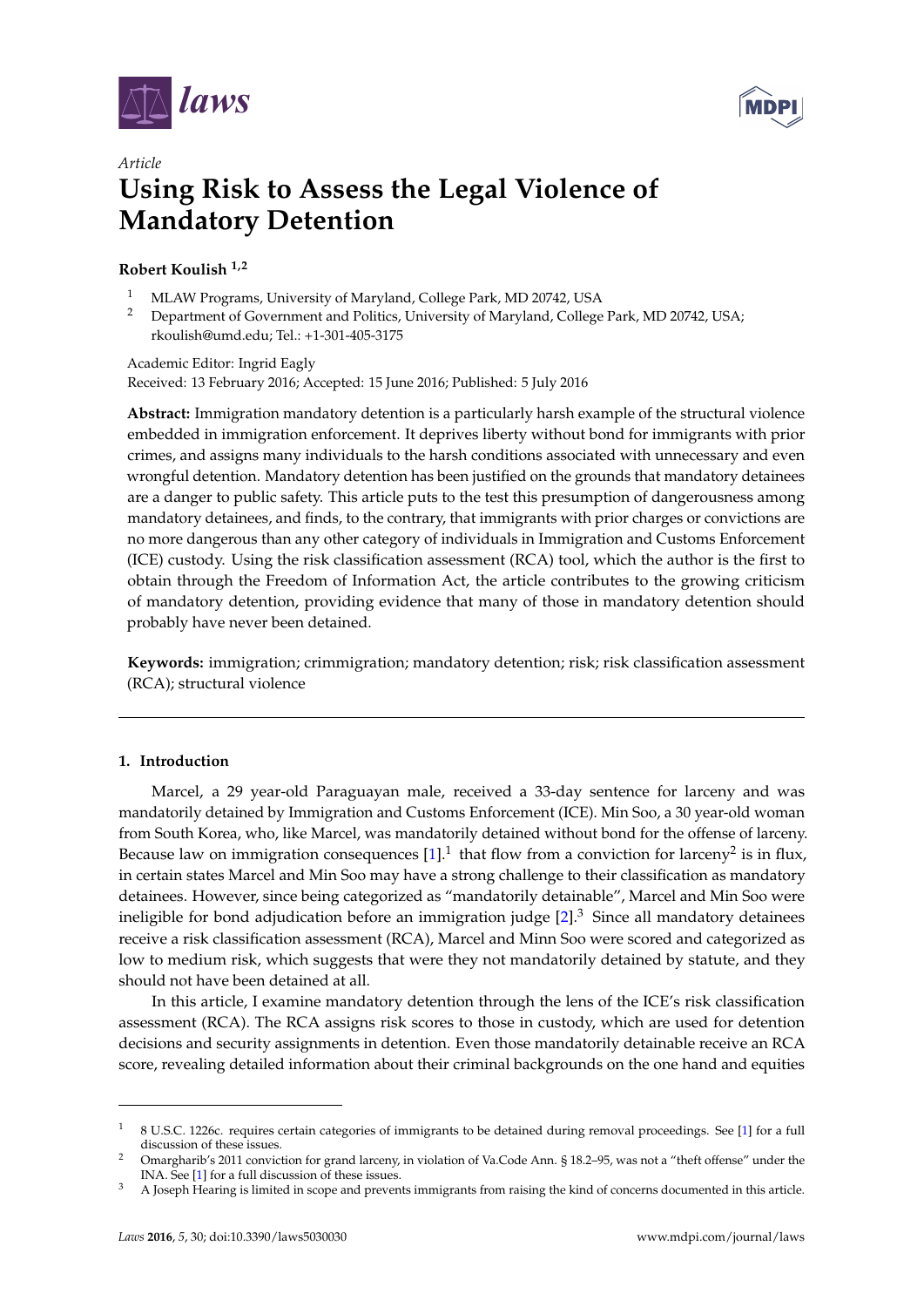on the other. These factors are calculated to reveal the detainees' risk to public safety and flight. The findings demonstrate that mandatory detainees, such as Marcel and Minn Soo, are not generally high risk, and are no more dangerous than any other group of immigrants in ICE custody who are eligible for bond or released outright, and, thus, like them, mandatory detainees should be eligible for bond, or released outright [\[3\]](#page-15-2). Additional findings demonstrate that ICE mandatorily detains those who clearly should not be mandatorily detained under the statutes as well as those who arguably do not fall under an enumerated offense [\[1\]](#page-15-0).

The article also examines mandatory detention through the lens of structural violence $^4$  to account for the physical and psychological harm that mandatory detention inflicts on noncitizens, overwhelmingly of color. Structural violence is a term ascribed to Johan Galtung in 1969, which refers to an indirect "avoidable impairment of fundamental human needs" ([\[5\]](#page-15-3), p. 167). It affects those at the bottom rungs of society, and can be attributed to racism, xenophobia, and nationalism. Noncitizens who find themselves in immigration custody are at this bottom rung.

As applied to law, scholars refer to legal violence to take stock of the violent effects of immigration law on noncitizens [\[6\]](#page-15-4). Whereas "legal violence" scholarship focuses on the effects of law, this article examines the violence embedded in legal decisions themselves, which creates an unsafe space for noncitizens, and removes options for relief. Violence is compounded by the system of crimmigration law that denies bond and legitimately removes procedural safeguards.

Mandatory detention is a violence that is exerted indirectly through 8 U.S.C.1226, the process for detaining noncitizens in removal proceedings. As discussed below, structural violence is embedded in immigration law, particularly the government's plenary power to detain. Harm is created for the noncitizen along a lengthy process of denying procedural and substantive justice. The violence can be tracked to immigration law's harshly asymmetrical power dynamic, which diminishes the human dignity of noncitizens, as well as to court decisions that "bait and switch" a criminal process for a civil process. Much of the structural violence that diminishes the quality of life for the subset of noncitizens with prior crimes is concealed by assertions of legitimacy and due process, as real world decisions actually occur in private halls and behind concrete prison walls.

The concept of benevolent violence similarly describes inequality with reference to unjust social, political, and economic systems [\[7\]](#page-15-5). This article recognizes neoliberalism as coinciding chronologically with crimmigration (early 1980s), and informing the development of individualizing and criminalizing strategies of social control, as applied to immigration law, with reference to public law and criminal law more generally. As detention capacity increased during the 1980s, private prisons like the Corrections Corporation of America started detaining immigrants for profit. The profit motive for private firms led to interest groups applying pressure to Congress for more detention facilities. Indeed, from 1985 to 1988, immigration detention bed space nearly tripled, from 6000 beds to 16,000 beds, and exploded during the 1990s with the construction and renovation of new facilities, which provided capacity for immigration authorities to detain thousands of more removable noncitizens.

By the early 2000s, ICE's capacity to detain helped to turn the rationale for detaining to depend less on individualized determinations of dangerousness and more on categorical determinations of aggravated felonies, crimes involving moral turpitude, and legislatively imposed bed quotas, which encourage mass detention. Contrary to the narrative, neither public safety nor assuring appearances at hearings are at risk, but, rather, the rule of law itself. Rule of law norms, such as as proportionality, publicity and accountability, are trampled by mandatory detention practices.

After discussing mandatory detention within the historical context of immigration law, the article will document mandatory detention as an unnecessarily harsh deprivation of individual liberty. Although the loss of liberty applies individually to noncitizens, decisions are categorical and thus take no account of individual characteristics, such as a noncitizen's legal status, risk score or likelihood

For discussion of structural violence, please see: [\[4\]](#page-15-6).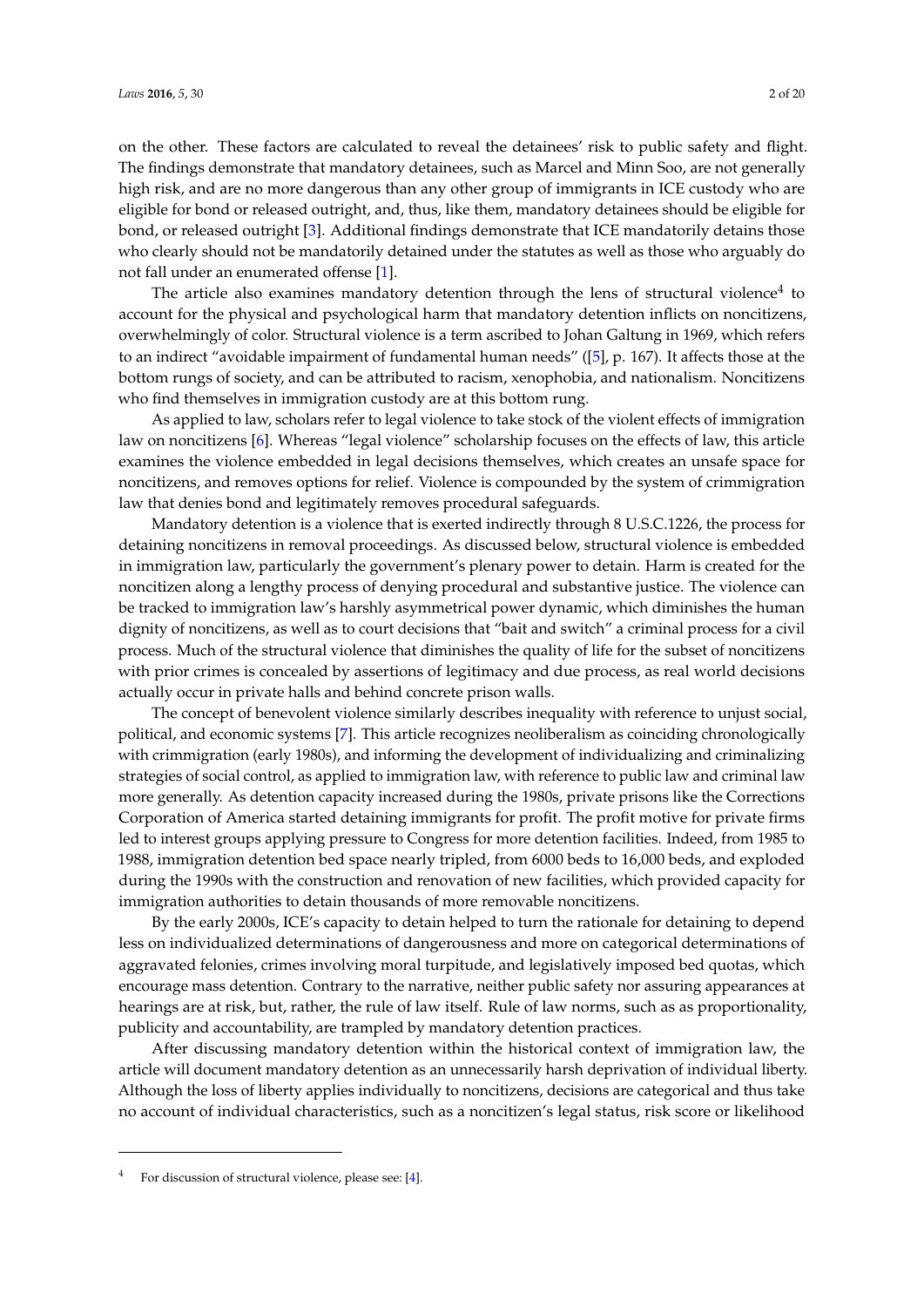of relief. They profile noncitizens that are overwhelmingly of color and impugn human dignity by detaining without bond.

For purposes of operationalizing the concept, I examine structural violence in terms of a system of law that allows and overlooks unnecessary and unjustified deprivations of liberty according to ICE's own standards and guidelines. Although all noncitizens in mandatory detention have been deprived of liberty without due process of law, I will highlight the subset of those who might not have been detained had they not been subjected to a categorical determination to mandatory detention under 236c. This category of individuals includes those who receive low and medium risk scores, and whose criminal offense is not necessarily mandatorily detainable under 8 U.S.C. 1226. It highlights the injustice of detaining those who are not a high risk and those who were wrongly detained with a flagrant disregard for fundamental rights to be free. The violence is indirect and embedded in the legal process. It exists in the detention of those with prior crimes, particularly those who, even ICE, says it would not mandatorily detain. The structural violence here is located in the lack of accountability for a wrongful detention. It is ostensibly invisible for lack of bond and review authority (aside from a Joseph hearing $^5$ ). In particular, the article points to a system of immigration law that allows ICE to detain on the basis of a secretive RCA algorithm, including even those it ambiguously and erroneously categorizes as mandatorily detainable. The article recommends ameliorating this structural violence by abolishing mandatory detention.

# **2. Background: The Structural Violence of Mandatory Detention**

Mandatory detention exists in the legal crosshairs of criminal law and immigration law, referred to as crimmigration  $[9-12]$  $[9-12]$ <sup>6</sup> Crimmigration consists of a structurally violent space where immigration authorities punish noncitizens, mostly those of color, under the guise of non-punitive civil law. The space is derived from a foundational dynamic of crimmigration law: the state wielding nearly unchecked power over noncitizens holding few procedural rights and fewer substantive rights. This dynamic produces a gross disparity of power over right, and explains the exceptional status of immigration law [\[14\]](#page-15-9). Noncitizen males of color are the most likely victims of this largely overlooked patch of the criminal justice system. This system punishes individuals for crimes for which they have already been punished—sometimes long ago—with the disproportionate punishment of mandatory detention and removal, only because this intersection of immigration and crime is technically civil not criminal, and thus affords in this instance almost no legal accountability.

The subsection of noncitizens with a prior crime on their record is particularly vulnerable to mandatory detention. For any offense that now counts as an aggravated felony or crime involving moral turpitude, such noncitizens are one interaction with law enforcement away from being torn from families, friends, neighborhoods and jobs, and tossed into mandatory detention, with the high likelihood of being removed from the country. The immigration enforcement regime that developed during the early 2000s and consists of Secure Communities, PEP, 287(g) and a dozen other enforcement programs under ICE ACESS (an enforcement initiative that includes 13 programs) is largely premised upon raising the risk of detention and removal following an unfavorable encounter with law enforcement [\[15\]](#page-15-10). For this group it can never be said that individuals have "served their time". Every day, in this country, they face the possibility of serving additional time.

# **3. The Derivation of Structural Violence in Immigration Law**

Structural violence originates in late 19th century legislation that established an immigration system, criminal in function, but civil in form. The system received legitimacy from a set of highly

See [\[8\]](#page-15-11).

<sup>6</sup> See Koulish, who refers to crimmigration as the name assumed by critical immigration scholars to describe an immigration system that deploys heightened government power and acknowledges few rights and procedural safeguards, in [\[13\]](#page-15-12).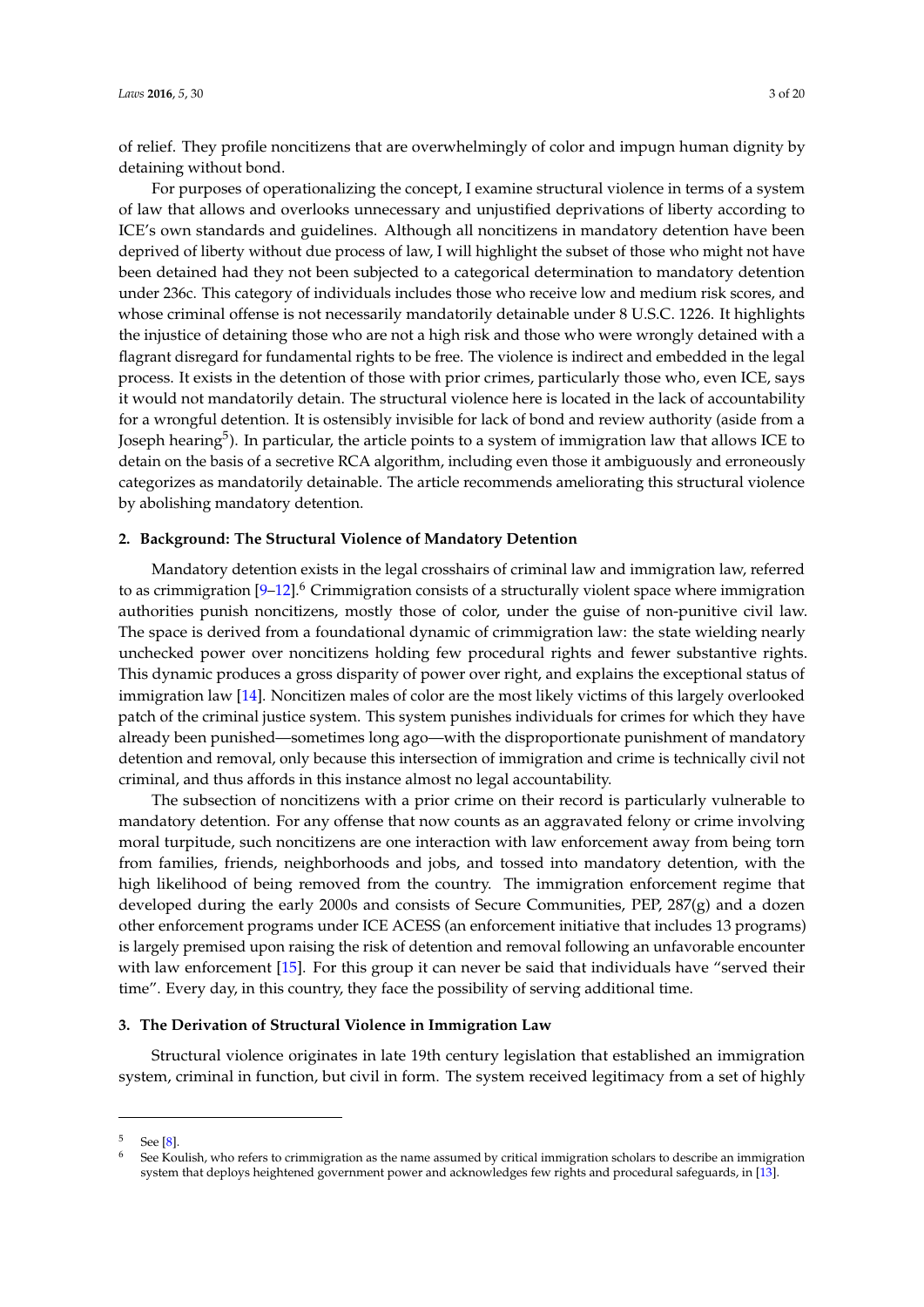deferential Court opinions, starting with *Chae Chan Ping* and *Fong Yue Ting* that discerned plenary powers in the political branches and then deferred to them. In 1896, the same Court that decided *Plessy v Ferguson* pinned plenary powers onto decisions to detain immigrants (of color) as part of the civil process [\[16\]](#page-15-13). Unlike *Plessy*, overturned in 1954, these cases were not overturned, and thus toxic racism and bigotry continues to poison the process of detention and removal [\[16\]](#page-15-13). The racist ideology that gave rise to Chinese exclusion continues to deprive individuals of their liberty through *Demore v Kim* [\[17\]](#page-15-14), which cited *Wong Wing* as justification for mandatory detention [\[18\]](#page-15-15). Although, in recent years, courts in several circuits have sided with detained immigrants who are subjected to mandatory detention for prolonged periods of time, such decisions remain at the margins of a regime deeply steeped in structural violence [\[3\]](#page-15-2).

The Court envisioned plenary powers as a way for the political branches to expeditiously dispatch with imagined (and real) enemies of the state with impunity.<sup>7</sup> Turned inward, the courts extended plenary powers to decisions about whom to detain as part of the removal process, hence ensuring immigration detention would also be off the table in terms of substantive review. Congress had the final say over whom to hold and remove and delegated this plenary power to the executive, where it now resides with the Secretary of Homeland Security.

The oppression of detained immigrants was born of this dynamic. Judicial precedent legitimized state power over immigrants and policies treating noncitizens differently than citizens, and punishing immigrants under the auspices of civil law [\[19\]](#page-15-16). Thus, political branches could imprison without punishing, and detain without attracting the scrutiny reserved for those in criminal prisons. Legally speaking, mandatory detainees are civil detainees, not criminals, and their detention—opposed to incarceration—is not punishment. Additionally, political branches could categorically detain individuals on substantive grounds that would violate constitutional safeguards in non-immigration contexts. As an outcome, provisions also apply retroactively, and with no statute of limitations.

#### **4. Mandatory Detention**

The mandatory detention provision applies at the outset of the removal processes on two groups of noncitizens: (1) those convicted of certain prior crimes; and (2) those placed into non-judicial removal proceedings (i.e., removed administratively by DHS, rather than after a full hearing before an immigration judge). Additionally, at the end of removal processes, noncitizens are often placed in mandatory detention for 90 days or longer after an immigration judge issues a formal removal order.<sup>8</sup>

In 1996, in the Illegal Immigration Reform and Responsibility Act (IIRIRA), Congress mandated that immigration enforcement authorities "shall take into custody" individuals pending removal who have committed a broad category of crimes, "when the alien is released" from criminal custody [\[22,](#page-15-17)[23\]](#page-15-18). $^9$ This mandatory detention provision, U.S.C. § 1226(c), contributes greatly to over-incarceration. It provides for the automatic no-bond detention of persons convicted of certain enumerated offenses of varying degrees of seriousness—ranging all the way from minor offenses like shoplifting or possession of small quantities of drugs to major crimes of violence. It defines some of those crimes as "aggravated felonies" and "crimes involving moral turpitude", terms of art that impose severe immigration

<sup>7</sup> Problem was, at the time customs authorities had no real capacity or infrastructure required to get this job done.

See ( $[20]$ , (a)(2)) ("during the  $[90$ -day] removal period, the Attorney General shall detain the alien"). After a removal order is issued, different statutes and standards apply to ICE's detention decisions (i.e., 8 U.S.C. § 1231 and accompanying regulations). If ICE is unable to remove the individual within 90 days, ICE may conduct a custody review based primarily on flight risk and public safety risk ([\[21\]](#page-15-20), 4(d)). Following the review, ICE may choose to continue to detain the noncitizen, or choose to release him or her under supervision ([\[20\]](#page-15-19), (a)(3), (6); [\[21\]](#page-15-20), pp. 4–5). Detention, however, may not constitutionally extend beyond a period "reasonably necessary to secure removal," and the U.S. Supreme Court has held six months to be presumptively reasonable ([\[18\]](#page-15-15), pp. 699–701). However, exceptions exist for individuals deemed to be especially dangerous or security risks ([\[21\]](#page-15-20), p. 14).

<sup>9</sup> A mandatorily detained noncitizen can request a conviction review hearing in immigration court. See [\[8\]](#page-15-11). The noncitizen can appeal that bond redetermination to the administrative Board of Immigration Appeals (BIA). See [\[24\]](#page-15-21).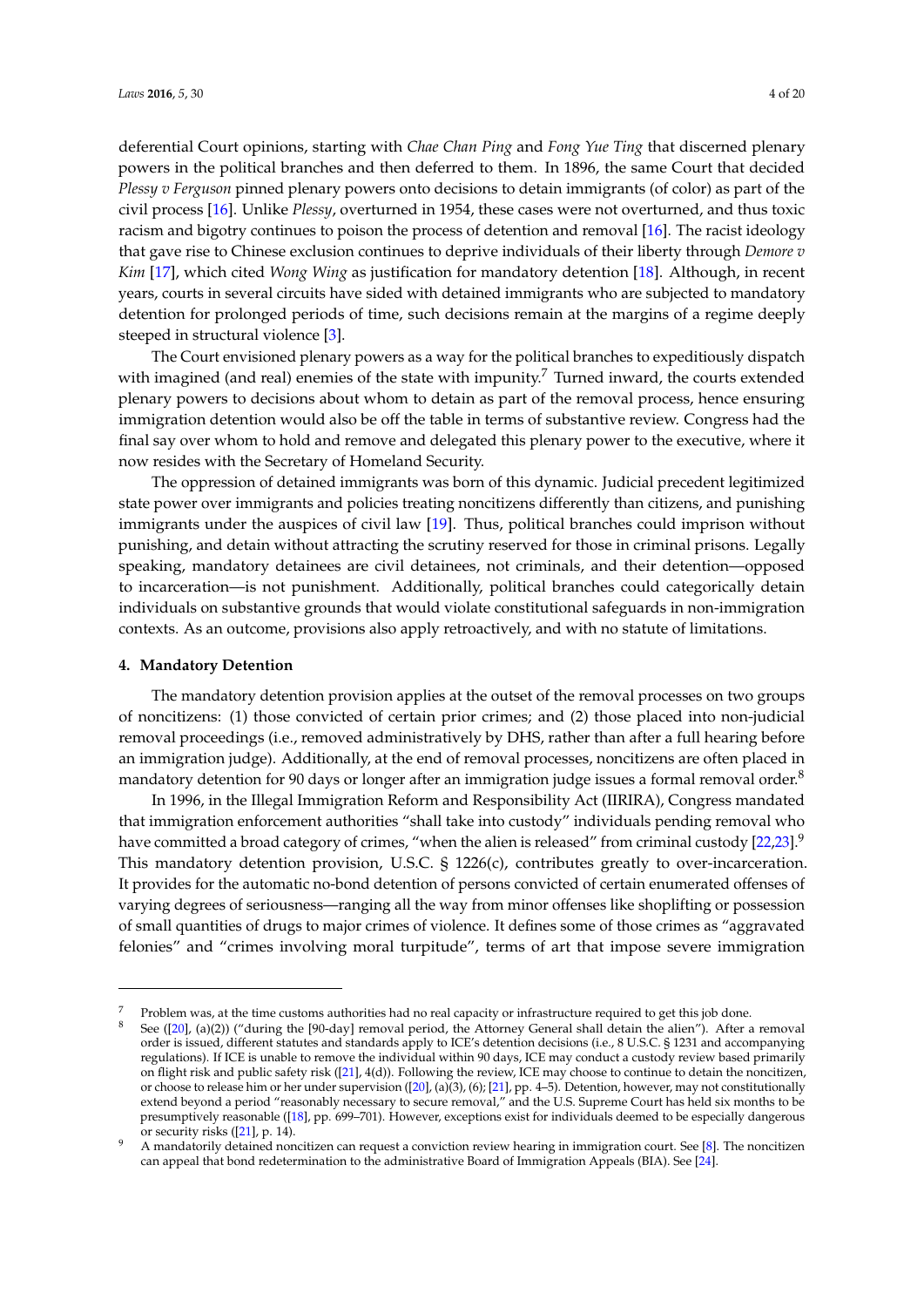consequences but that include minor, nonviolent offenses $10$  including simple possession of small quantities of drugs [\[25\]](#page-16-0).

Since most offenses are state crimes, ICE must ensure that the state offense matches federal definitions before subjecting a noncitizen to mandatory detention. The classification of crimes that may qualify as "aggravated felonies" or "crimes involving moral turpitude" is an evolving area of law. Because of variations in interpretation among circuits, and the way a state law is articulated and applied, in each state very similar offenses are potentially subject to very different immigration consequences. There are no public data reporting the number of individuals mandatorily detained for criminal convictions, but this number is potentially significant given the large number that DHS removes following a criminal conviction ( $[26]$ , p. 13, Table 2).<sup>11</sup>

In a series of recent decisions, the Supreme Court reaffirmed that whether a particular conviction constitutes an "aggravated felony" or a "crime involving moral turpitude" is determined by whether there is a categorical "match" between the elements of the state offense as defined by statute and the "generic" definition of that offense or the way it is commonly understood.<sup>12</sup> Using this analysis, the Fourth Circuit has found that many common Maryland offenses are not properly classified as "aggravated felonies" [\[32\]](#page-16-2). When the state offense is broader than the generic federal definition of the crime, such offenses do not qualify as aggravated felonies or as crimes involving moral turpitude.

As several former INS officials argued in an amicus brief in *Demore v Kim*, absolutist rulemaking authority under 1226(c) hinders fair and efficient efforts at detention [\[33\]](#page-16-3). Since those mandatorily detained hold fewer rights than nearly all those similarly situated elsewhere in public law, mandatory detention amounts to a wholesale rejection of a balanced approach (with applicable legal norms) to detention and release determinations that transports it outside public law norms [\[34](#page-16-4)[,35\]](#page-16-5). Unlike in the criminal justice system, for example, mandatory detention decisions are made without a neutral magistrate, individualized determination with regard to risk of flight or to public safety, clear and convincing evidence in support of a decision to deny release, or any record to explain why release has been denied ([\[1\]](#page-15-0); [\[33\]](#page-16-3), p. 9).

Crimmigration scholars have emphatically demonstrated that immigration detention functions as punishment [\[36\]](#page-16-6); detention conditions are punitive and demeaning [\[37–](#page-16-7)[39\]](#page-16-8); detention is "indistinguishable from jails" [\[40\]](#page-16-9), and in fact, frequently takes place in local jails that contract with ICE; and the system was deliberately designed to be punitive [\[41\]](#page-16-10). It has also been documented that state of the art surveillance technologies have the capacity to constrain the liberty of those who are not detained but are instead placed on ankle bracelets or similar monitoring devices [\[14,](#page-15-9)[42](#page-16-11)[,43\]](#page-16-12). In addition to extensively documenting the criminal function of immigration detention [\[44\]](#page-16-13), scholars have also pointed to the failure of courts to explain how this form of detention could possibly not amount to punishment [\[45\]](#page-16-14). This highlights the structural violence embedded in mandatory detention specifically, as well as in punitive immigration enforcement laws more generally, redirecting attention back to the history of violence and exclusion that the immigration system manifests, beginning with the Chinese exclusion cases.

<sup>10</sup> Pursuant to [\[22\]](#page-15-17), DHS mandatorily detains a a "deportable" (legally present) non-citizen if (s)he was previously convicted of an aggravated felony, two crimes involving moral turpitude at any time after admission into the US, one crime involving moral turpitude with a term of imprisonment of more than one year within five years of admission into the US, a controlled substance, with the exception of a fiorst offense of possession of less than 30 grams of marijuana, any crime of domestic violence or of child abuse, neglect, or abandonment, or a firearm offense. DHS mandatorily detains an "inadmissible" (usually unauthorized) noncitizen if (s)he has committed a single crime involving moral turpitude, any two or more offenses with an aggregate sentence of five years or longer, any controlled substance offense, prostitution related offenses, and "reason to believe" the person is a drug trafficker.

<sup>11</sup> Forty-five percent of DHS removals in FY 2013 (198,882 of 438,421 cases) were of individuals with a previous criminal conviction, though not all of those convictions were for aggravated felonies or removable offenses. See [\[26\]](#page-16-1).

<sup>12</sup> See generally [\[1\]](#page-15-0), for a fuller discussion of the categorical approach as it applies to mandatory detention classifications. See also [\[27](#page-16-15)[–31\]](#page-16-16).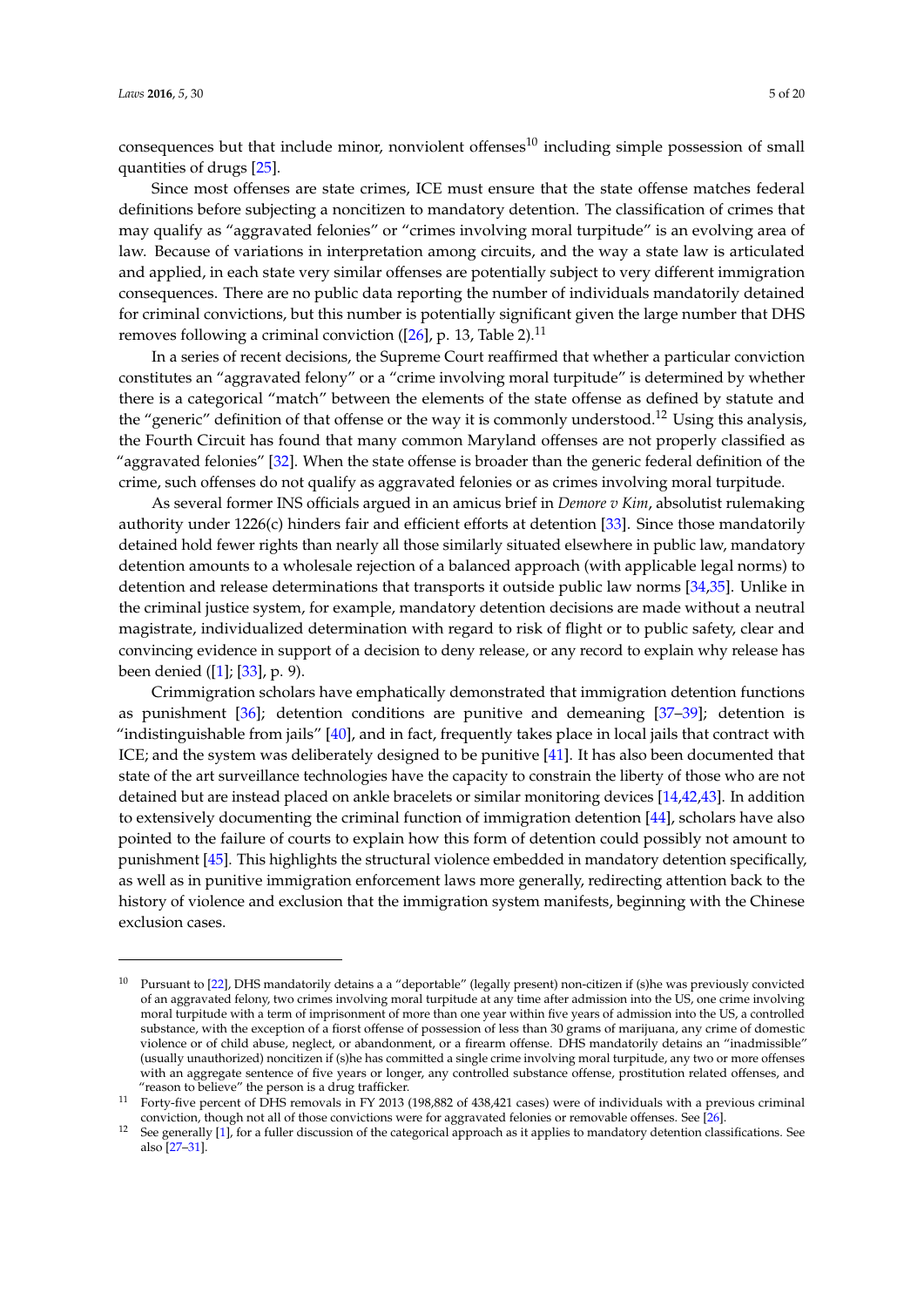The dynamic behind mandatory detention seems irresistible to political leaders across the political spectrum, which helps explain why President Obama's ostensibly liberal democratic administration has detained individuals at unprecedented levels. Over two million immigrants have been detained since 2009, about 400,000 individuals annually and about 34,000 on any given day. In fiscal year 2013, U.S. Immigration and Customs Enforcement (ICE) detained nearly 441,000 noncitizens pending deportation proceedings ([\[46\]](#page-16-17), p. 5)—the largest number of individuals passing through any U.S. incarceration system, federal or state [\[47\]](#page-16-18). On any given day, 34,000 individuals were detained, leading Dora Schriro (2009), assistant to former DHS Secretary Janet Napolitano, to observe that ICE has the "largest detention...program in the country"  $[37]$ .

Even as bipartisan support grows for reductions in criminal incarceration<sup>13</sup> including pretrial detention,<sup>14</sup> no similar support exists to reduce immigration detention, so as a result, ICE's detention rates remain stubbornly high. In fiscal year 2013, ICE detained nearly 80 percent of its arrestees [\[50\]](#page-16-19), while criminal law scholars criticize jurisdictions in the U.S. pretrial detention system that unnecessarily detains 38 to 42 percent of defendants [\[51\]](#page-17-0). Although detention numbers dropped in fiscal year 2014 to 425,478, with 33,227 individuals on a given day, the immigration system's starting point continues to be widespread over-detention [\[38\]](#page-16-20), even more pronounced than criminal pretrial over-detention [\[52](#page-17-1)[,53\]](#page-17-2).

At almost every turn, ICE interprets mandatory detention provisions as authorizing it to absolutely detain *anybody* whose conviction even arguably falls under the enumerated offenses, even where the law is evolving, unclear or contradictory, and regardless of how long their detention lasts or is likely to last [\[1\]](#page-15-0). As detention numbers suggest, it, instead, is simply resolving almost every legal or factual ambiguity in favor of the government,<sup>15</sup> keeping the challenger in mandatory detention unless he or she had essentially already prevailed in their immigration case.

DHS has publicly interpreted the provision mandating "custody" to require detention, i.e., physical incarceration, as a matter of DHS policy [\[54\]](#page-17-3).<sup>16</sup> Some advocates and elected officials have argued that "custody" encompasses alternative measures such as electronic monitoring, based on U.S. criminal law precedents [\[56,](#page-17-4)[57\]](#page-17-5). DHS has also interpreted the provision "when the alien is released" to require detention at any time after release from criminal custody—even years later—rather than only at the time of actual release [\[58,](#page-17-6)[59\]](#page-17-7). That interpretation has been heavily litigated in federal courts, with some division among circuits as to whether ICE should take custody immediately following a criminal conviction or whether it may do so many years—sometimes decades—after the person has been released from incarceration<sup>17</sup> [\[60\]](#page-17-8).

With mandatory detention, hundreds of thousands of immigrants who ordinarily would have qualified for release on bond or other conditions now end up in immigration detention for the duration of their immigration proceedings. Because of the complexity of immigration cases that involve charges based on prior state crimes, these proceedings routinely take up to or longer than a year to resolve [\[1\]](#page-15-0). Additionally, the complexity of reconciling state criminal offenses with the INA adds to the challenge of making individual determinations effectively, and leads to a systematic bias in favor of detention. These structural realities of mandatory detention inflict severe harm on immigrants, their families, and their communities, at nearly every turn.

<sup>13</sup> See, e.g., [\[48](#page-16-21)[,49\]](#page-16-22).

<sup>14</sup> See infra.

<sup>&</sup>lt;sup>15</sup> By design, the government favor detention. The RCA, for example, considers aggravating factors but omits considering mitigating factors for immigrants in detention. See [\[43\]](#page-16-12).

<sup>&</sup>lt;sup>16</sup> In [\[54\]](#page-17-3), Government argued that INA § 236(c) "unambiguously requires mandatory detention with no limit on the duration of imprisonment"; see also [\[55\]](#page-17-9).

<sup>&</sup>lt;sup>17</sup> See e.g., [\[61\]](#page-17-10) (entering permanent injunction providing "reasonableness" requirement on detention past six months, after previously certifying class and holding that "when released" does not encompass any time after release).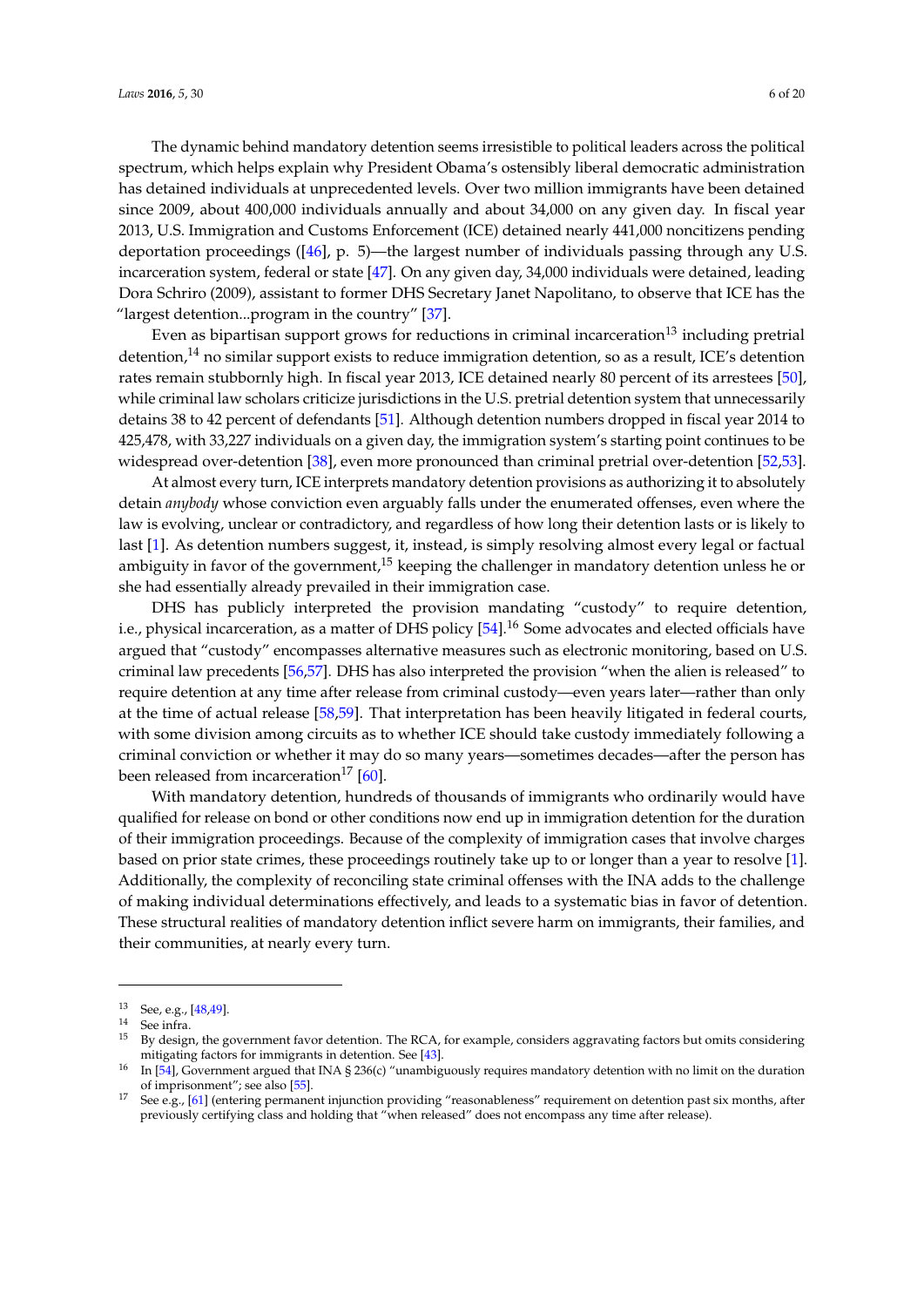# **5. ICE's Risk Classification Assessment (RCA)**

ICE's "Risk Classification Assessment" (RCA) initiative, from the outset, was designed to advance Administration initiatives to reduce and better tailor its use of detention, and increase use of alternatives to detention (ATD), as part of its broader effort to make immigration detention "truly civil"  $[62]$ .<sup>18</sup> RCA is nonetheless administered to all those in custody, even those mandatorily detainable, and documents the irony of a risk based system that over-detains due to the absolutist categories of mandatory detention, thus ignoring the purpose of a risk tool to reduce and better tailor its use of detention.

ICE's RCA is a computerized algorithm that ICE uses in its book-in process to assess two primary factors: Risk to public safety, and risk of flight from proceedings [\[64\]](#page-17-12).<sup>19</sup> ICE officers collect criminal and immigration history throu gh records checks, and family and personal data, such as local ties, family history, residency history, or substance abuse, through an intake interview ([\[65\]](#page-17-13), p. 6). The algorithm then recommends detention or release, the amount of bail (if any), and detention or supervision levels.<sup>20</sup> ICE has never released its methodology nor business rules.

ICE conducts the RCA on all noncitizens that enter its custody, including those apprehended by other DHS agencies or components. The only significant exception, as of late 2012, was that ICE officers were not required to complete an RCA for any alien for whom detention is mandatory and whose departure or removal will likely occur within five days.<sup>21</sup> After an RCA recommendation is made, an ICE supervisor issues a final determination as to custody status.

Properly used, the RCA can tailor detention to individuals who are high risk. The RCA assesses two factors—risk to public safety, and risk of flight from immigration court proceedings—and produces an assessment of high, medium or low for each risk factor. RCA does so based on extensive data collected in the RCA process  $[66]$ ,<sup>22</sup> particularly regarding special vulnerabilities, if any exist ([\[66\]](#page-17-14), pp. 12–13).<sup>23</sup>

Data on public safety, which comprises the salient variables for dangerousness, is likely more reliable than data on flight risk. ICE's public safety assessment is based mainly on "static" (i.e., previously-existing) information in criminal databases, which provide criminal history (i.e., records of all criminal charges, dispositions and sentences),  $^{24}$  open wants or warrants, supervision history (such as bond breaches or supervision violations), and disciplinary infractions [\[67\]](#page-17-15).<sup>25</sup> The one exception is ICE's evaluation of gang affiliations (also termed "Security Threat Group" status), based on information gathered by an ICE officer during the intake interview ([\[69\]](#page-17-16), pp. 7–8; [\[70\]](#page-17-17), p. 8, footnote 7). From "static" criminal history, the RCA also assesses whether mandatory detention for a prior crime under INA § 236(c) applies, which trumps the RCA's detention recommendation.<sup>26</sup>.

<sup>&</sup>lt;sup>18</sup> See generally  $[63]$ .

<sup>19</sup> ICE conducts the risk assessment before it issues a Notice of Custody. The timing of the RCA vis-à-vis ICE's prosecutorial discretion decision or issuance of a Notice to Appear, however, is unclear.

<sup>20</sup> DHS has stated that ICE's methodology incorporates "current ICE policies and guidance on detention decisions into a set of business rules", that process the information ICE collects. Our samples show these determinations except for bond dollar amounts.

<sup>&</sup>lt;sup>21</sup> Officers are also not required to complete an RCA for "Room and Board cases"—i.e., a noncitizen detained on behalf of another federal agency or DHS component. As the study documents, ICE did complete RCAs for those mandatorily detained in Baltimore.

<sup>22</sup> See ([\[66\]](#page-17-14), pp. 11, 22) (summarizing RCA checklist, which may require officers to ask up to 178 questions during processing). <sup>23</sup> See ([\[66\]](#page-17-14), pp. 12–13) (summarizing 31 RCA special vulnerabilities questions, and recommending that medical professional

or trained officer conduct special vulnerability screening with privacy).

<sup>&</sup>lt;sup>24</sup> It is not clear which criminal databases the risk assessment checks. DHS' description states only that it checks "criminal" history" [\[67\]](#page-17-15).

<sup>&</sup>lt;sup>25</sup> See  $[67]$ : "RCA will utilize data that has been entered into the Crime Entry Screen (CES) to evaluate an individual's criminal history, including all charges and convictions." *See also* ([\[68\]](#page-17-19), p. 2): "The Criminal History section is automatically populated from Crime Entry Screen".

The RCA tool populates criminal history from a records check, and performs an "automatic assessment of whether an individual is subject to mandatory detention" for a prior crime ([\[69\]](#page-17-16), p. 6). ICE officers are directed to review the RCA mandatory detention recommendation "for accuracy." Mandatory detention for a prior crime is a legal decision involving complicated statutory analysis (statutory analysis of immigration impact of aggravated felonies or crimes involving moral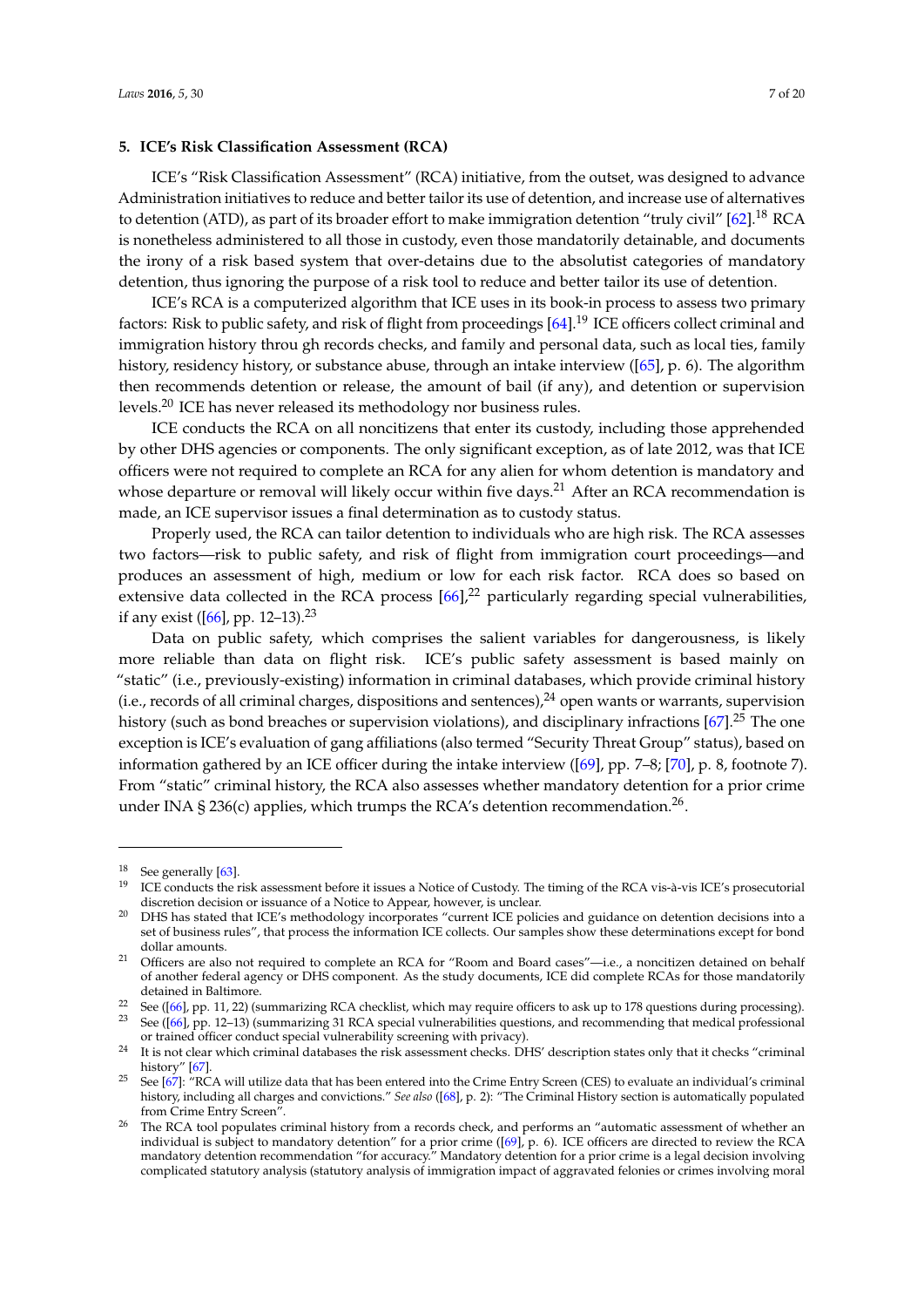The flight risk assessment, conversely, is based mainly on "dynamic" information, collected by an officer through ICE's intake interview. This includes local ties (such as a U.S. citizen spouse or child), family history, residency history, substance abuse history, work authorization, legal representation, and other factors (exceptions include immigration violation history, history of absconding, and pending USCIS benefit applications) [\[65\]](#page-17-13). Some criminal researchers have found static information more predictive than dynamic information [\[72\]](#page-18-0).<sup>27</sup> Moreover, noncitizen individuals might plausibly under-report some of these factors—particularly the presence of family members, due to fear of their deportation.

Based on an overall weighing of these two factors, the RCA then produces one of four recommendations to: (1) detain without bond; (2) detain but with eligibility for bond; (3) defer the decision to the ICE supervisor; or (4) release. Mandatory detention results in an RCA recommendation to detain without bond.<sup>28</sup> For those in mandatory detention, the RCA produces one of five security level recommendations: (1) low security; (2) low-medium security; (3) medium security; (4) medium high security; and (5) high security.

#### **6. Methodology**

The analysis in this article stems from 485 Risk Classification Assessment (RCA) Detailed Summaries, summarizing risk assessments conducted by ICE's Baltimore Field Office from 1 March to 17 June 2013, that we received pursuant to a Freedom of Information Act (FOIA) request submitted on 4 April 2013.<sup>29</sup>

# **7. Empirical Findings**

#### *7.1. Mandatory Detainees and Over Detention*

The Baltimore sample reinforces national data about ICE over-detention. ICE detained 82% (399 of 485), and released 18% (86 of 485). Almost half (47%) of the sample (227 out of 485 cases) were mandatorily detainable regardless of the RCA's assessment of particular public safety and flight risks, as shown in Table [1.](#page-8-0) The high detention rate was at least in part the result of mandatory detention provisions, as shown in Table [2,](#page-8-1) and otherwise of a risk assessment tool highly skewed towards detention. Mandatory detention though was perhaps the most important factor that contributed to high detention rates in the Baltimore sample. Of the 334 individuals for whom the RCA issued a detailed summary and identified as being in a particular type of proceeding (judicial, administrative, expedited, or reinstatement), nearly two-thirds  $(63\%, or 209)$  were mandatorily detainable.<sup>30</sup>

turpitude is "quite complex") ([\[25\]](#page-16-0); [\[71\]](#page-17-20), pp. 1488–89). Even when mandatory detention applies, RCA apparently performs the risk assessment so as to recommend security levels within detention (i.e., low/medium/high-security).

<sup>&</sup>lt;sup>27</sup> For a comparison of static to dynamic factors, see [\[73\]](#page-18-1).

<sup>&</sup>lt;sup>28</sup> In August 2013, ICE streamlined the RCA process in expedited removal cases by generating an automatic detain decision, thus allowing field officers to skip the those submission and approval steps ([\[66\]](#page-17-14), p. 13).

<sup>&</sup>lt;sup>29</sup> ICE provided 505 RCA Detailed Summaries to the authors through a non-adversarial FOIA process, in a series of four productions from September 2013 to June 2014. All were from ICE's Baltimore Field Office (which spans the state of Maryland), in four batches labeled "March 2013", "April 2013", "May 2013", and "June 2013" (ICE represented that the last batch was incomplete). After excluding duplicates and incomplete samples, 485 samples remained. 98 percent of these samples represent RCAs conducted from March 1 to 17 June 2013 (leaving aside four conducted between December 2012 and February 2013, and five conducted from 17 June to 15 July 2013). Based on this, and conversations with ICE's FOIA officer, we believe they reflect the totality of the risk assessments that ICE's Baltimore Field Office conducted from March 1 to 17 June 2013. ICE also informed us at one point that it would provide several thousand pages of records from the New York Field Office. The RCA Detailed Summary is printed out from ICE's Enforcement Case Tracking System (ENFORCE)—the primary case management system for ICE's Enforcement and Removal Operations (ERO) office—through the ENFORCE Alien Removal Module (EARM). I believe these are the first publicly available samples of the RCA. I coded and inputted the information in the 485 samples into a database.

<sup>30</sup> We use the phrase mandatorily "detainable" rather than mandatorily detained because ICE supervisors released a handful of these individuals that the RCA identified as mandatorily detainable.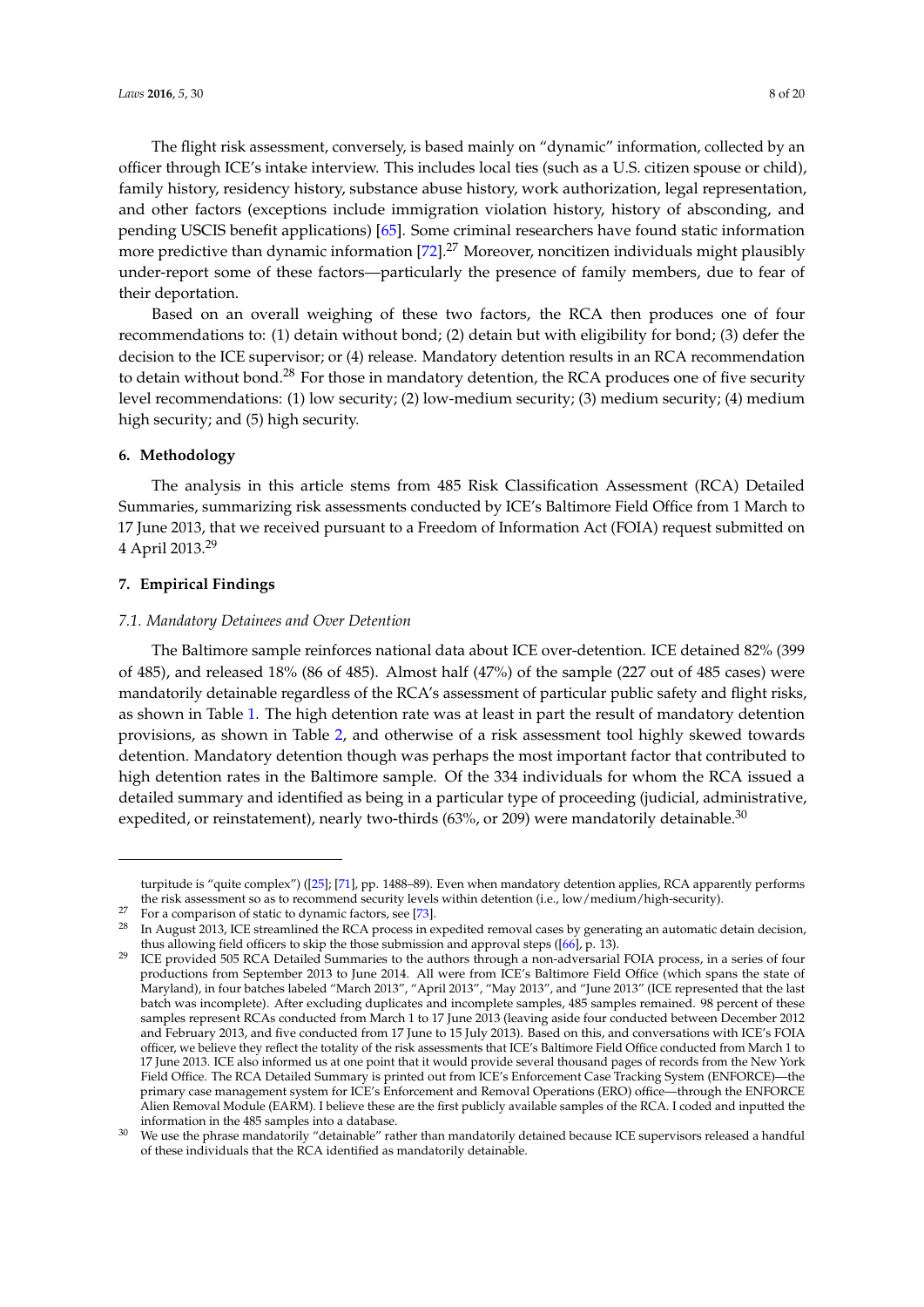|                        | Detained  | Released | Total |
|------------------------|-----------|----------|-------|
| Mandatorily detainable | 222(89%)  | 5(2%)    | 227   |
| Discretionary case     | 177 (69%) | 81 (31%) | 258   |
| Total                  | 399 (82%) | 86 (18%) | 485   |

<span id="page-8-0"></span>**Table 1.** Detention Outcomes for Mandatorily Detainable and Discretionary Cases.

Source: Author analysis of risk classification assessment (RCA); Detailed Summaries from ICE's Baltimore Field Office, March through June 2013, provided by ICE through FOIA, on file with the author.

<span id="page-8-1"></span>

| Table 2. Detention Outcomes for Mandatorily Detainable and Discretionary Cases, ICE Baltimore Field |  |
|-----------------------------------------------------------------------------------------------------|--|
| Office Sample, Spring 2013.                                                                         |  |

|                                                                |             | <b>Total</b> | PS-Low   | PS-Med      | PS-High |
|----------------------------------------------------------------|-------------|--------------|----------|-------------|---------|
| Mandatorily Detained for Prior<br>Crime-Judicial Proceedings   | Total       | 72           | 12(17%)  | 43 $(60\%)$ | 17(24%) |
|                                                                | Flight-Low  | 15(21%)      | 5        | 6           | 4       |
|                                                                | Flight-Med  | 44 (61%)     | 5        | 28          | 11      |
|                                                                | Flight-High | 13(18%)      | 2        | 9           | 2       |
| Mandatorily Detained for Prior<br>Crime—Administrative Removal | Total       | 29           | 5(17%)   | 16(55%)     | 8(28%)  |
|                                                                | Flight-Low  | 1(3%)        | $\theta$ |             | 0       |
|                                                                | Flight-Med  | 10(35%)      | 2        | 6           | 2       |
|                                                                | Flight-High | 18 (62%)     | 3        |             | 6       |

Source: Author analysis of risk classification assessment (RCA); Detailed Summaries from ICE's Baltimore Field Office, March through June 2013, provided by ICE through FOIA, on file with the author.

ICE classified 30 percent (101 of 334) of the arrestees as mandatorily detainable for a prior crime in identifiable removal proceedings: 72 in judicial proceedings, and 29 in non-judicial administrative removal proceedings.<sup>32</sup>

Although in theory, mandatory detention statutes were intended for only the most dangerous individuals, this is not how the system operates in practice. First, of the individuals mandatorily detainable for prior crimes, only 25% (25 of 101) were high risk to public safety, 58% (59 of 101), were medium risk, and 17% (17 of 101) were low risk to public safety, even by ICE's own risk assessment tool, which is already biased towards high-risk assessments.<sup>34</sup>

Second, were it not for mandatory detention statutes and allegations, according to ICE's own guidelines, 5% of those mandatorily detained would have been released outright, and 48% (48 of 101) would have been deferred to the supervisor for what amounts to a discretionary decision about detention. In other words, if ICE limited detention to those most dangerous, about 50% of those mandatorily detainable could be released from physical detention.

Third, the individuals mandatorily detainable without bond for prior crimes collectively were virtually indistinguishable regarding risk from others detained or released in judicial proceedings. RCA assessed the vast majority of discretionary cases as being medium or high flight risks, medium or high public safety risks, or both. Just 23 percent of discretionary cases were classified as high public safety risks (59 of 258 cases) and 39 percent were classified as medium public safety risks (101 of 258 cases).<sup>35</sup>

 $32$  This does not include one individual listed as with a "bag and baggage" letter, and two individuals listed as "other". This does include the three individuals ICE released.

<sup>&</sup>lt;sup>34</sup> See [\[3\]](#page-15-2) for discussion about how ICE arrives at this determination, and why ICE's risk classifications are somewhat questionable.

<sup>&</sup>lt;sup>35</sup> The individuals listed as "bag and baggage" tended to skew towards higher flight risk and lower public safety risk compared to the individuals listed as in judicial proceedings. Of the 107 "bag and baggage" individuals, RCA assessed 78 percent (83 of 107 cases) as high flight risk, 21 percent (22 of 107 cases) as medium flight risk, and 2 percent (2 of 107 cases) as low flight risk; while RCA assessed 22 percent (24 of 107 cases) as high public safety risk, 27 percent (29 of 107 cases) as medium public safety risk, and 50 percent (54 of 107 cases) as low public safety risk. The higher flight risk assessments may be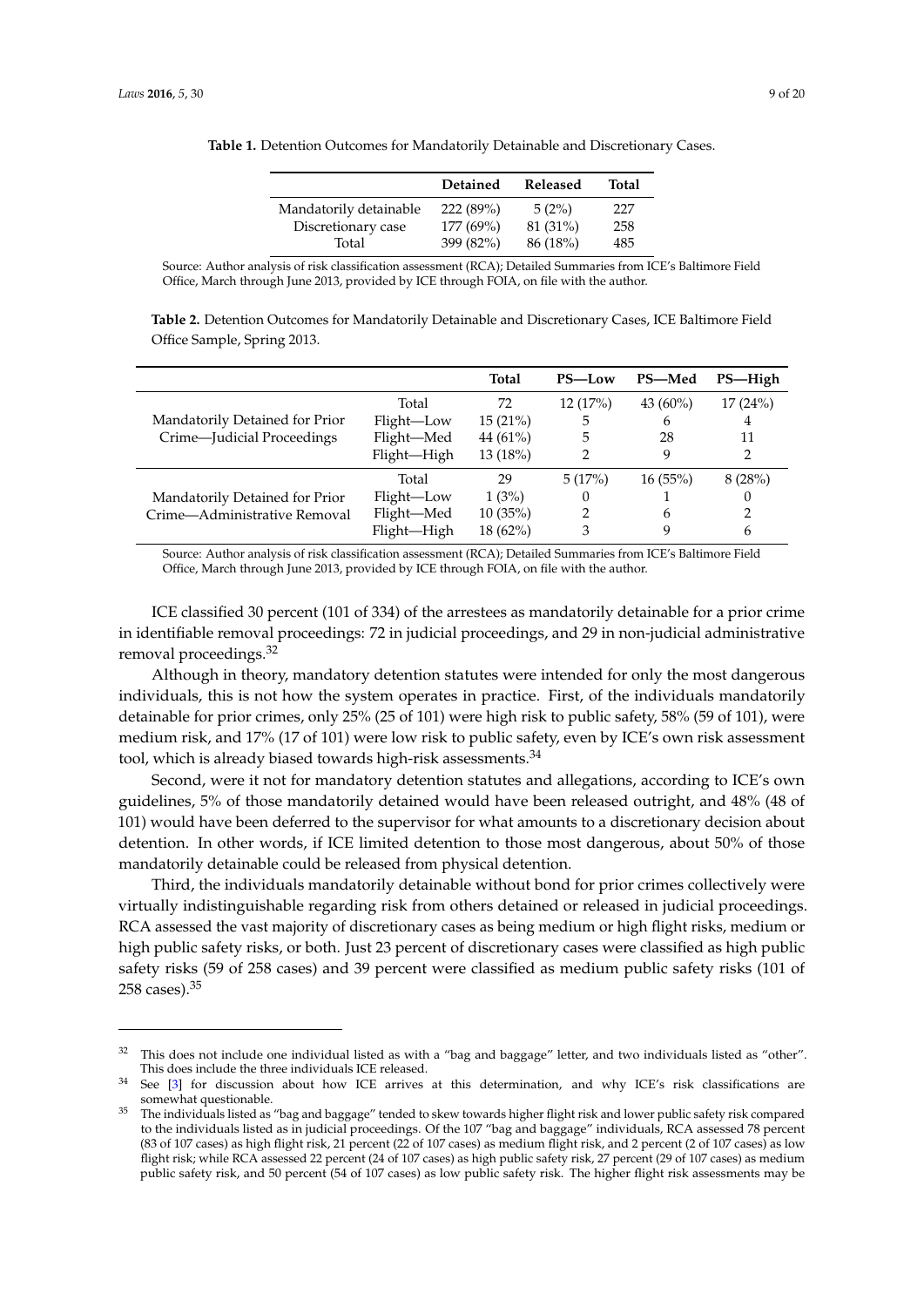Many mandatory detainees are not a very high risk because their crimes are relatively minor and they have significant equities. Mandatory detainees are held without bond regardless of risk to public safety [\[43\]](#page-16-12). Most are assessed as a medium public safety risk by the RCA tool, which only rarely—seventeen percent of the time—classifies anyone as a low public safety risk [\[3\]](#page-15-2).

Since 2009, the Administration has repeatedly stated that immigration detention was not designed for avoiding flight risk [\[37,](#page-16-7)[74\]](#page-18-2). Indeed, those mandatorily detainable in judicial proceedings were collectively lower flight risks than others in judicial proceedings.

However, corresponding risk assessments for flight were more weighted in the higher risk categories: 31% (31 of 101) were high risk for flight, 54% (54 of 101) were medium risk, and 16% (16 of 101) were rated a low risk of flight. In comparison, RCA assessed a majority of discretionary cases as high flight risks (54 percent, 140 of 258 cases), and almost all of the remainder (42 percent, 108 of 258 cases) were classified as medium flight risks.<sup>36</sup> Not only should individuals not be detained for flight risk per design, perhaps both they and the taxpayer would be better served by some less intrusive, less costly alternative to detention in those cases.

# *7.2. Tenuous Mandatory Detention Classifications*

At least some of those classified by the RCA tool as mandatorily detainable appear to have substantial legal challenges to that classification. This is because under existing case law, a number of state offenses categorically do not qualify as aggravated felonies or as crimes involving moral turpitude [\[1\]](#page-15-0).

In some cases the misclassification was clear—for example, a person was convicted only of second-degree assault and the Fourth Circuit had already ruled that that was not an aggravated felony [\[1\]](#page-15-0). In other cases, there was no in-circuit precedent directly on point for that particular crime, but a legal analysis based on the approach required by the Supreme Court—matching the elements of the state offense to the generic definition of the crime—would result in the same conclusion. For example, the Maryland theft statute should not qualify as an aggravated felony under this analysis, as the BIA has now twice found in unpublished opinions; but there is no precedential case directly on point and ICE, at least for some time, continued to place persons convicted of the most minor theft offenses in mandatory detention [\[1\]](#page-15-0).

What this shows is that: (1) in some instances ICE is not performing due diligence to ensure that those it classifies as mandatory detainees are actually so as determined by existing case law directly on point, and is detaining under § 1226(c) persons who should actually be provided a bond hearing under § 1226(a); and (2) ICE detains anybody who could arguably fall under the purview of the statute even where that determination is tenuous or a substantial legal argument to the contrary exists. Rather than

because individuals with a "bag and baggage" letter have a final removal order, and thus are assumed to have less incentive to appear for removal. Additionally, ICE may have re-apprehended many of these individuals after absconding. 50 of 107 individuals are listed with a history of absconding, and of those 50, 47 are assessed as high flight risk. Comparatively, of the 125 individuals in judicial proceedings, RCA assessed 31 percent (39 of 125 cases) as high flight risk, 62 percent (78 of 125 cases) as medium flight risk, and 6 percent (8 of 125 cases) as low flight risk; while RCA assessed 22 percent (27 of 125 cases) as high public safety risk, 54 percent (67 of 125 cases) as medium public safety risk, and 25 percent (31 of 125 cases) as low public safety risk. Only 2 of the 125 individuals are listed with a history of absconding.

<sup>36</sup> The individuals listed as "bag and baggage" tended to skew towards higher flight risk and lower public safety risk compared to the individuals listed as in judicial proceedings. Of the 107 "bag and baggage" individuals, RCA assessed 78 percent (83 of 107 cases) as high flight risk, 21 percent (22 of 107 cases) as medium flight risk, and 2 percent (2 of 107 cases) as low flight risk; while RCA assessed 22 percent (24 of 107 cases) as high public safety risk, 27 percent (29 of 107 cases) as medium public safety risk, and 50 percent (54 of 107 cases) as low public safety risk. The higher flight risk assessments may be because individuals with a "bag and baggage" letter have a final removal order, and thus are assumed to have less incentive to appear for removal. Additionally, ICE may have re-apprehended many of these individuals after absconding. 50 of 107 individuals are listed with a history of absconding, and of those 50, 47 are assessed as high flight risk. Comparatively, of the 125 individuals in judicial proceedings, RCA assessed 31 percent (39 of 125 cases) as high flight risk, 62 percent (78 of 125 cases) as medium flight risk, and 6 percent (8 of 125 cases) as low flight risk; while RCA assessed 22 percent (27 of 125 cases) as high public safety risk, 54 percent (67 of 125 cases) as medium public safety risk, and 25 percent (31 of 125 cases) as low public safety risk. Only 2 of the 125 individuals are listed with a history of absconding.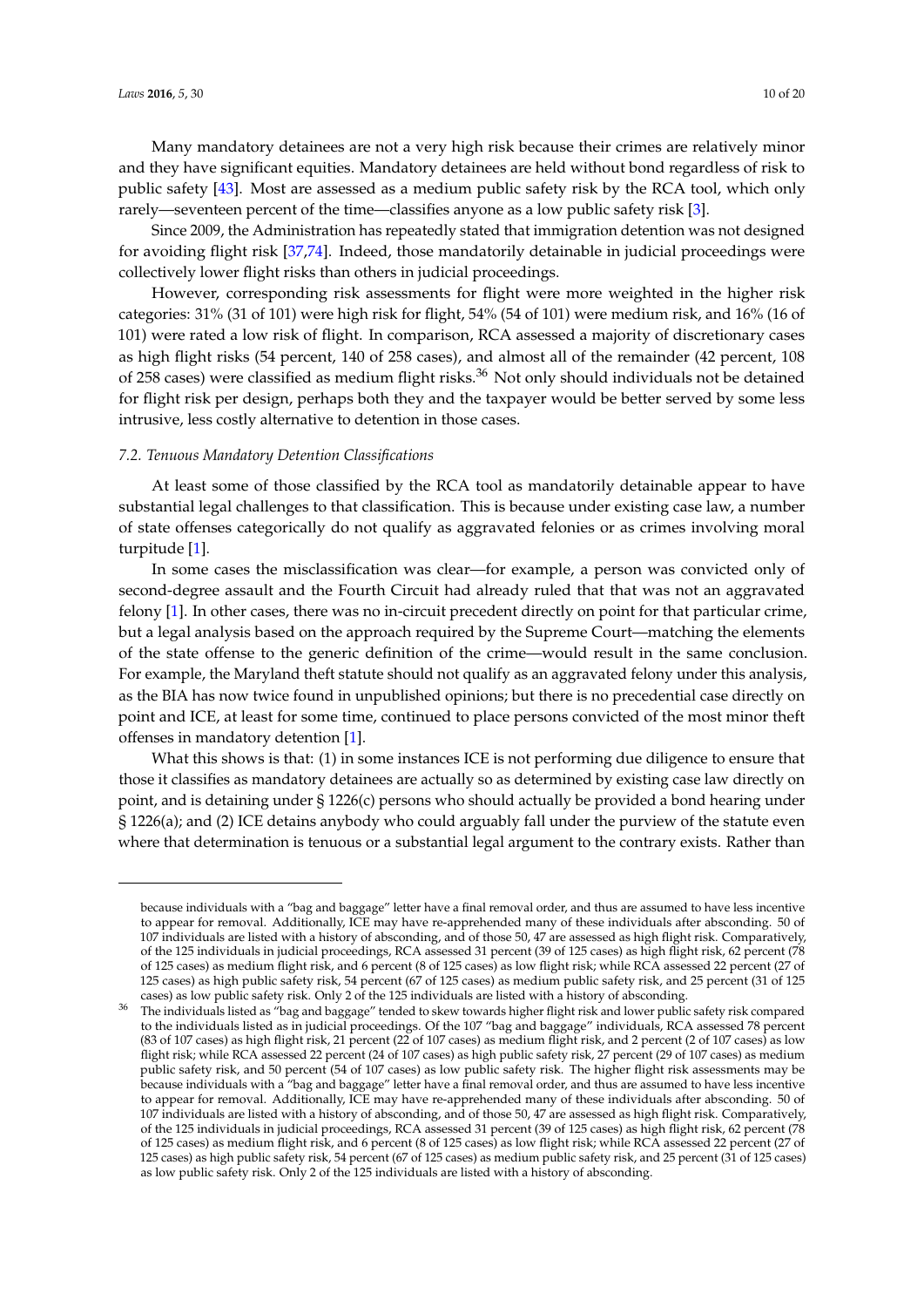being weighted in favor of the minimal process of a bond hearing, ICE and the RCA's determinations are thus systematically weighted in favor of over-detention. This is exactly the reverse of the situation in the criminal justice system, where the presumption is that everybody is entitled to bond hearing and most actually qualify for release on bond [\[1\]](#page-15-0).

Applying the categorical approach based on Fourth Circuit case law applicable to Maryland, we have found that potentially 42 percent<sup>37</sup> of those mandatorily detained for prior crimes could have had legal challenges to that classification and should therefore have been subject only to discretionary detention under § 1226(a)  $[1]$ .<sup>38</sup>

The RCA appears to incorrectly categorize several Maryland criminal offenses within the federal category for mandatory detention [\[1\]](#page-15-0). For example, the RCA categorized Maryland theft convictions as mandatorily detainable in the 4th Circuit even though that classification is highly tenuous under existing precedent [\[2\]](#page-15-1).<sup>39</sup> ICE similarly erred in mandatorily detaining individuals with convictions for second-degree assault [\[75\]](#page-18-3) and possession of cocaine [\[76\]](#page-18-4).

The category of tenuous and questionable mandatory detention classifications consisted of individuals who were generally not high risk. Most involved minor non-violent crimes, many had family or community ties, and most were assessed as either a medium or a low risk to public safety.

Instead, individuals in this category were detained regardless of their public safety risk: 25 percent (10 of 40) were assessed a low risk to public safety; 60 percent (24 of 40) a medium risk to public safety; and only 15 percent (6 of 40) a high risk to public safety. These ratings are almost identical to those within the data set who were subject to discretionary detention and then released from custody: 25 percent low; 58 percent medium; and 17 percent high [\[3\]](#page-15-2). Thus, most of those incorrectly mandatorily detained could have been released, saving significant resources and avoiding high personal costs for them and their family members [\[1\]](#page-15-0).

In reality, a full consideration of equities would likely result in a greater percentage of low risk classifications—especially since the RCA algorithm takes no account of various relevant factors such as the age of the conviction. Thus, the conviction may have occurred two or more decades prior to the person's coming into ICE custody, but the RCA tool takes no account of that fact in its assessment. Others are very young or have family and community ties and relatively minor crimes, but are still rated as medium risk for flight and public safety. Although it is difficult to uncover the full range of a person's equities using just the RCA tool, at least a few cases appear even on that cursory analysis to qualify for a lower rating. For example:

- ' Juan (May #235) is a 25-year-old Guatemalan man who had been living at the same address with immediate family members for at least six months and who had a spouse, child, or other family member in the local community. He was mandatorily detained pursuant to a conviction for burglary, categorized as a crime involving moral turpitude. The sentence was less than a year, which indicates a relatively minor or first-time offense. Juan was rated a medium risk to public safety and a medium risk of flight.
- ' Josue (June #491) is a 19-year-old from Trinidad, Tobago who was subjected to mandatory detention for selling a controlled substance, a nonviolent offense. He was under 21 and had been

<sup>37</sup> This figure 42% is the result of legal analysis of statutes within Maryland and case law within the 4th circuit compared to federal immigration law.

<sup>38</sup> The limitations of this type of analysis with many unknown variables means that this number is only about potential legal challenges, and not necessarily indicative of the number of people who would not ultimately be found subject to mandatory detention based on their offenses. But the number illustrates the lack of due process inherent in making such a determination without providing a real opportunity for individuals to dispute their classification. It also illustrates that arguable cases are always placed in mandatory detention rather than provided a bond hearing.

<sup>39</sup> See [\[2\]](#page-15-1) ("Omargharib's 2011 conviction for grand larceny, in violation of Va.Code Ann. § 18.2–95, was not a 'theft offense' under the INA"). Applying a similar analysis, the BIA has now twice found [cite cases] in unpublished decisions that MD theft is not categorically an aggravated felony. The exact same reasoning applies to the question of whether it is a CIMT. Thus, although there is no controlling precedent exactly on point, an application of the categorical approach mandated by the Supreme Court would lead to the conclusion that those persons are *not* subject to mandatory detention.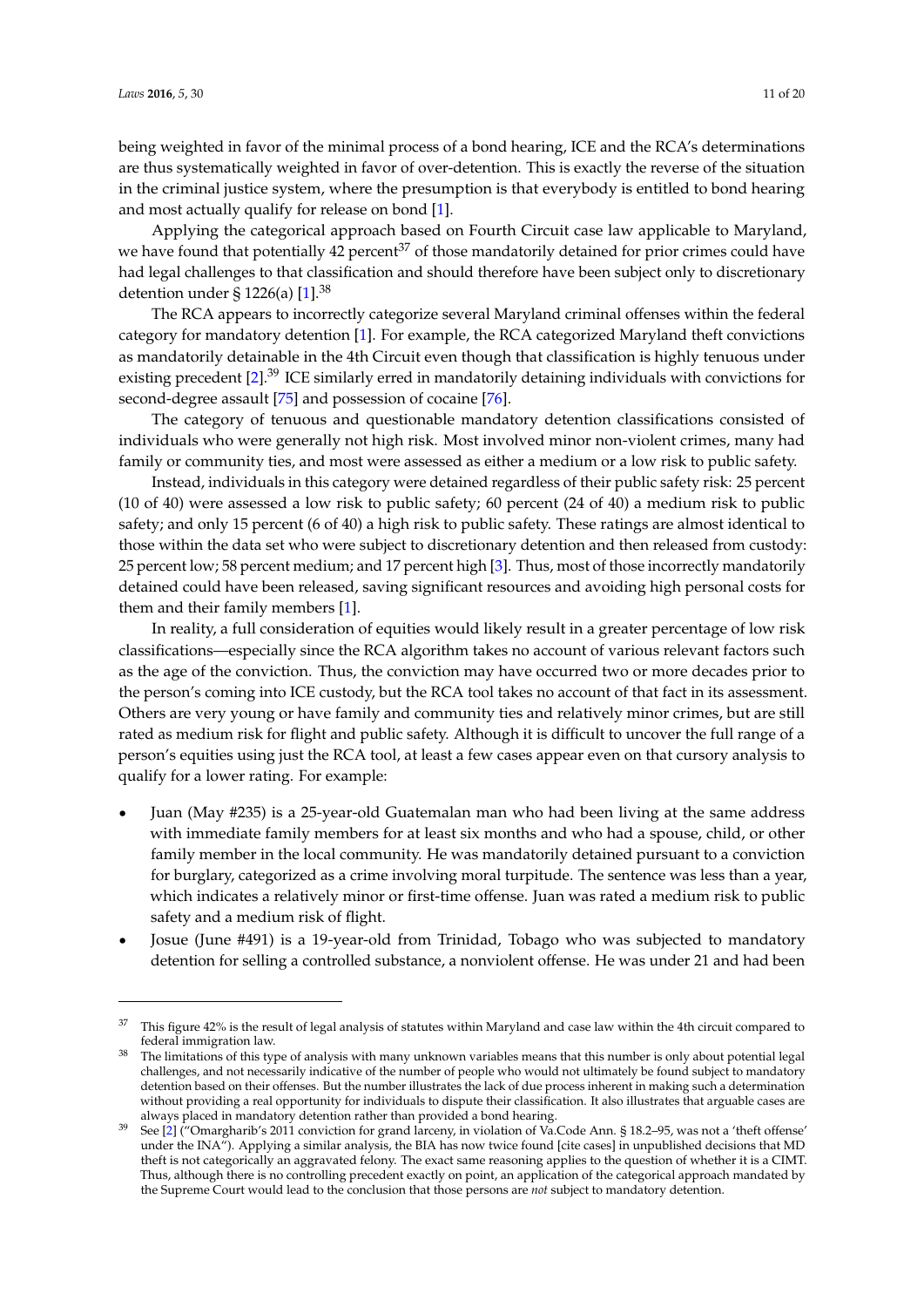living with immediate family members at his address for at least six months. He also was rated a medium risk for public safety and a medium risk for flight.

## **8. Discussion and Recommendations**

Although measuring structural violence in mandatory detention is an imprecise science, we have found that ICE detains those who are not high risk and those whose state crimes arguably fail to match federal immigration categories. From studying ICE's use of risk assessment in Baltimore, I draw several conclusions about ICE's use of detention (although caution should be used in drawing national conclusions from one city).<sup>40</sup>

First and foremost, mandatory detention provisions prevent the ICE risk assessment from facilitating reductions in detention or better tailoring to public safety risk. ICE's factual assessment that its detainees primarily pose flight risk—not public safety risk, which DHS historically has cited to justify detention—validates arguments for alternatives to detention (ATD) that ensure appearance at proceedings at lower cost. ICE's discretionary decisions have not reflected that potential to use ATD, nor have ICE's decisions for those with special vulnerabilities. Indeed, if similar nationwide, ICE's factual assessments would undercut Congress' rationale for its national detention bed minimum of "not less than 34,000 detention beds daily" [\[77\]](#page-18-5).

# **9. Mandatory Detention Provisions Prevent ICE's Risk Classification Assessment from Reducing Detention Rates and Tailoring Detention to Public Safety Risk**

Mandatory detention provisions prevent ICE's risk assessment from reducing the rates of individuals detained, and helping ICE to tailor detention to public safety risks, as criminal risk assessments have done.<sup>41</sup> Along these lines, ICE's enforcement memoranda have long prioritized mandatory detainees alongside public safety threats, in recognizance of applicable law.<sup>42</sup> That said, DHS has some ability to modify the mandatory detention provision for prior crimes, and more limited ability to modify its processes for those seeking asylum relief in non-judicial removal proceedings, once mandatory detention no longer applies.<sup>43</sup>

# **10. Prior Crimes**

If DHS or the BIA (DOJ) reinterpreted the term "custody" in 8 U.S.C. § 1226(c) to encompass alternatives to detention ([\[55\]](#page-17-9), p. 128, n. 669), ICE could likely release into supervision a significant number of low- and medium-public safety risks with prior criminal convictions, without increases in crime or flight from proceedings. Indeed, ICE officers may already be exercising this discretion on a case-by-case basis, as Baltimore's ICE office released three of these individuals.<sup>44</sup>

<sup>&</sup>lt;sup>40</sup> For example, it is likely that an ICE field office closer to the southern border would detain a higher percentage of those in nonjudicial proceedings.

<sup>&</sup>lt;sup>41</sup> ICE officials have already identified mandatory detention laws as an impediment to expanding ICE's alternatives to detention programs ([\[50\]](#page-16-19), p. 28).

<sup>42</sup> *See* [\[78\]](#page-18-6) ("as a general rule, DHS detention resources should be used to support the enforcement priorities noted above or for aliens subject to mandatory detention by law"). This is not a change. *See* ([\[74\]](#page-18-2), p. 3) (Morton memos also stated that detention resources should be used "for aliens subject to mandatory detention by law"). Additionally, a 2004 ICE policy memo, still in effect, places mandatory detainees first among detention priorities, above other high priorities such as "national security interest aliens", "aliens who exhibit specific, articulable intelligence-based risk factors for terrorism", "aliens who present an articulable danger to the community", or "suspected alien and narcotics smugglers." [**?** ]. Moreover, "[i]n the case of mandatory detention", the 2004 memo directs guidelines to be heeded "strictly", with ICE managers given no discretion to deviate (unlike other categories) [**?** ].

<sup>43</sup> Regarding post-removal order mandatory detention, it is difficult to draw conclusions from the Baltimore data, because of the small sample size of those within 90 days of their removal order.

<sup>44</sup> Additionally, ICE memoranda direct officers to consult with ICE counsel when encountering an individual who is mandatorily detainable but has a special vulnerability ([\[78\]](#page-18-6), p. 5). If release is not possible, it is unclear what purpose the consultation would serve.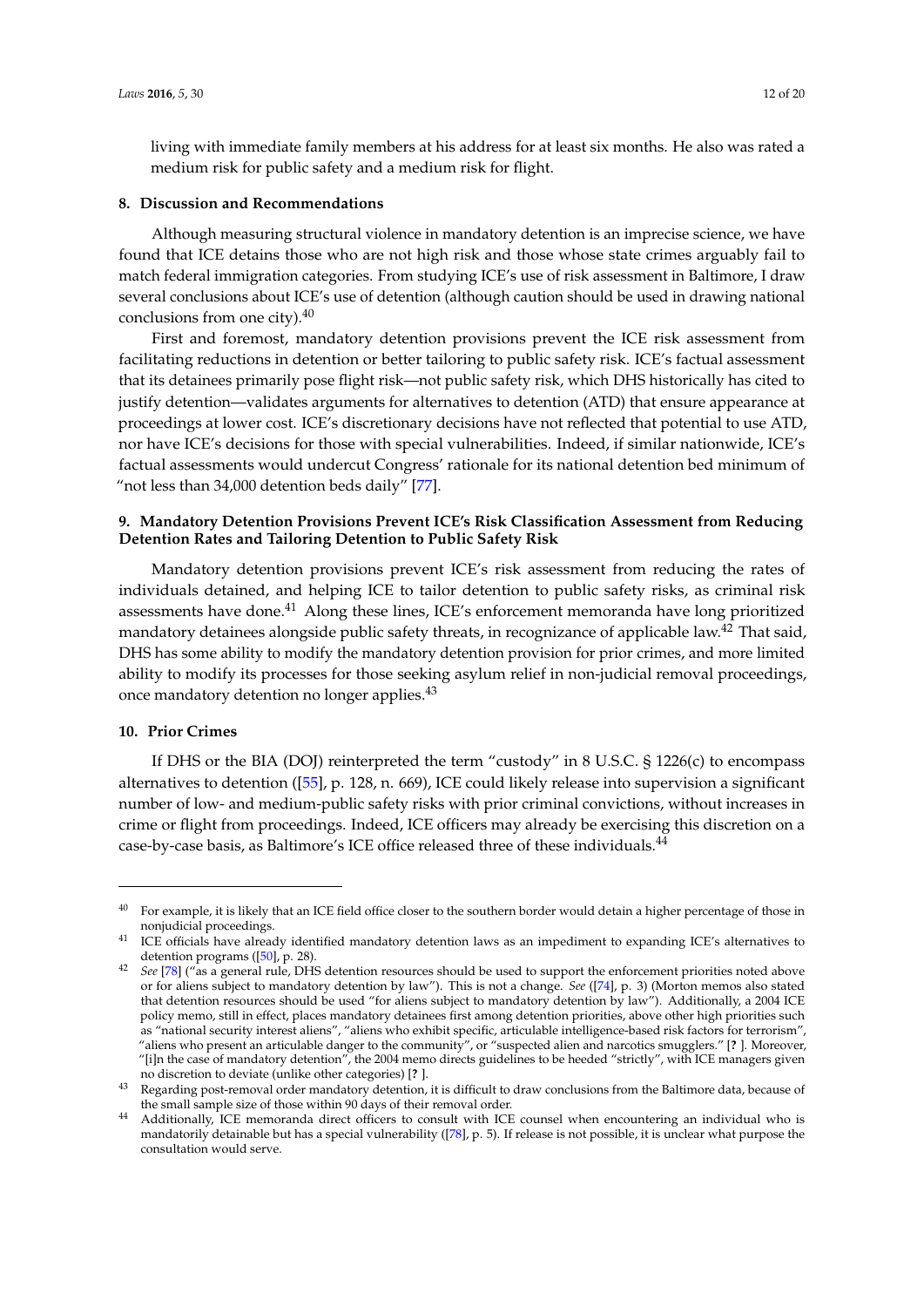Those mandatorily detained pending judicial proceedings would be logical targets for release. These individuals were almost indistinguishable regarding public safety risk from those released in judicial proceedings. Many individuals also self-reported strong U.S. family, residency and community ties, diminishing their flight risk. Correspondingly, many may have stabilized their lives and strengthened those U.S. ties since their crime that triggered mandatory detention, as a majority (60 percent) were mandatorily detained for a crime unrelated to their recent ICE encounter.<sup>45</sup> Additionally, according to other studies, a significant minority of mandatory detainees (for a prior crime) has a chance to defeat deportation, further reducing their risk of fleeing before a hearing.<sup>46</sup>

If ICE began to release lower public safety threats that are now mandatorily detained pending judicial proceedings, it could impact significant numbers—perhaps tens of thousands in a year.<sup>47</sup> Doing so could free up resources for ICE to detain more significant public safety threats, or use for other means, and also minimize humanitarian concerns based on family separation, particularly applicable to these mandatory detainees for prior crimes.<sup>48</sup>

# **11. Non-Judicial Removals**

As DHS shifts enforcement resources to the border and removes more through non-judicial processes, mandatory detention through these processes may increasingly prevent DHS from allocating detention resources to public safety risks.<sup>49</sup> Moreover, DHS likely cannot reinterpret these Congressional provisions to encompass alternatives to detention at the outset. Both the expedited removal and reinstatement provisions mandate "detention", not custody.

A key question is whether Congress should continue non-judicial mandatory detention for arrestees whom ICE generally assesses as high flight risks, but low public safety risks. For example, RCA in Baltimore classified 100 percent of those in expedited removal as "high" flight risk and 88 percent as "low" public safety risk.<sup>50</sup> The disparity was not quite as pronounced for those in reinstatement, who previously spent some time in the  $U.S.<sup>51</sup>$ 

<sup>&</sup>lt;sup>45</sup> This illustrates two other differences between ICE's detention processes and the criminal justice system. For one, no statutes of limitation exist for immigration mandatory detention based on prior crimes ([\[80\]](#page-18-7), p. 4). Relatedly, in the criminal system all pretrial detainees are by definition detained pursuant to a recent criminal charge—yet the majority of arrestees are released, not detained.

<sup>46</sup> A recent study found that one-third of those mandatorily detained under 8 U.S.C. § 1226(c) for six months or longer defeated deportation [\[81\]](#page-18-8). This is notwithstanding that the conviction triggering mandatory detention usually triggers mandatory deportation as well [\[82\]](#page-18-9).

<sup>47</sup> In our Baltimore 2013 sample, 37 percent of those entering judicial removal proceedings were mandatorily detainable, and 76 percent of them were low- or medium-public safety risk. If ICE released more low- and medium-public safety risks, tens of thousands might benefit nationally. For example, in 2013 the immigration courts completed 167,729 judicial removal cases, at the initial stage in the immigration courts [\[83\]](#page-18-10).

Additionally, federal courts in two Circuits have directed bond hearings after six months' detention for those mandatorily detained for a prior crime [\[54](#page-17-3)[,84\]](#page-18-11). If DHS reinterpreted 8 U.S.C. § 1226(c), it could consider release at the outset, rather than detention for six months and then release, which would maximize cost savings and minimize humanitarian concerns regarding those detainees who challenge deportation.

<sup>49</sup> As formal removals have risen to 65 percent of deportations in FY 2012 and non-judicial removals have risen to 83 percent of removals in 2013, the recent increase in individuals detained has tracked the increase in non-judicial removals [\[85\]](#page-18-12).

<sup>&</sup>lt;sup>50</sup> Many in reinstatement of removal may have returned to join family members in the United States and may have strong incentives against flight, even though RCA rates them as "high" flight risk.

<sup>51</sup> Time in the U.S. may allow an individual to build family stability and community ties, which would lower assessed flight risk—but may also make any individual vulnerable to an encounter with criminal law enforcement, which if charges resulted, would raise assessed public safety risk. For example, those in expedited removal by definition have arrived 14 days or less before their DHS arrest, and thus have few ties and few criminal charges. See Appendix D (comparing the existence of a criminal charge to public safety risk (low/medium/high), for those in expedited removal, reinstatement of removal, and all others). We have no data in our sample reporting individuals' lengths of time in the U.S., since ICE's RCA Detailed Summary does not report it. However, there appears in our data a slight bump in residence stability among those who possess a criminal charge. Of those not in expedited removal, 51 percent of those without a criminal charge have lived at a stable address of six months or more, compared to a slightly higher percentage of those with a criminal charge (59 percent). See Appendix D. That said, those arrested for immigration crimes would not necessarily have spent more time in the U.S. All that RCA assesses as "high" public safety risk (100 percent), and nearly all that RCA assesses as "medium" public safety risk (98 percent), have a criminal charge. See Appendix D. Notably too, our sample of ICE arrestees likely contains a higher percentage of those with criminal charges than the general population, since ICE has increasingly focused on arresting and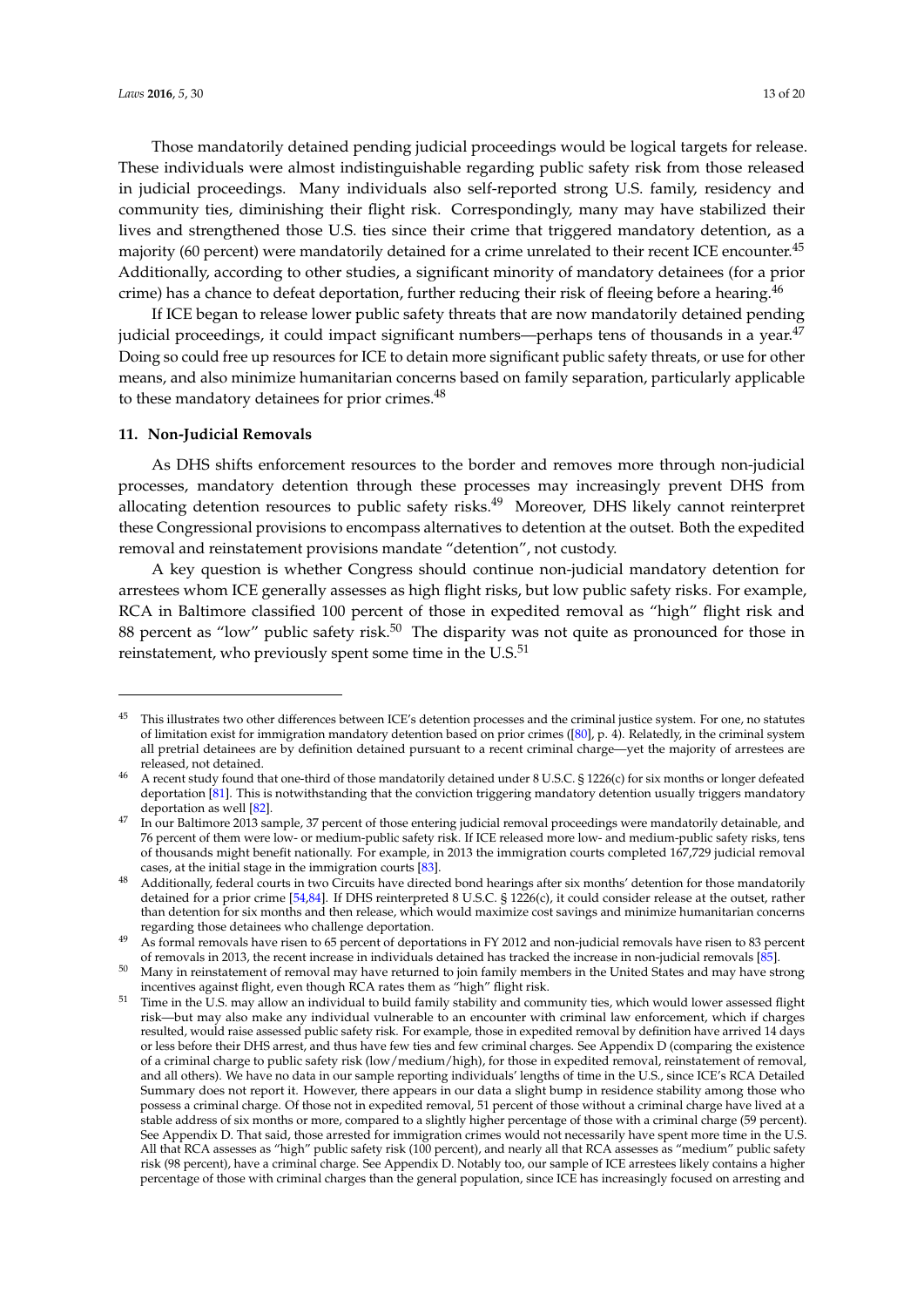Flight risk alone can be addressed through supervision and monitoring, while public safety risk cannot. In 1996, Congress imposed mandatory detention in the expedited removal process because of concerns that border crossers without documentation would not show for hearings if released [\[87\]](#page-18-13). Detention prevents flight and ensures successful removal, of course. However, since 1996, supervision techniques including electronic supervision have emerged that also show successful prevention of flight (if not 100 percent), as discussed below ([\[36\]](#page-16-6), pp. 1512–15; [\[88\]](#page-18-14)).

# **12. ICE Assesses Its Detainees as Primarily Posing Flight Risk, Which Alternatives to Detention Can Mitigate at Lower Cost**

More broadly, if ICE's nationwide factual assessments are similar to those in Baltimore (as ICE's detention outcomes were), strong arguments exist that ICE could increase its use of lower-cost alternatives to detention (ATD). RCA assessed the vast majority of the Baltimore arrestees (not just those in expedited removal) as flight risks, but not serious public safety risks. Put another way, ICE primarily used detention to ensure that immigrants appeared for removal processes, rather than to prevent immigrants from committing crimes.

ICE's Baltimore results contradict ICE's publicly stated rationales for detention, which have long focused on public safety. For example, ICE Director Sarah Saldaña recently stated that ICE has "focused our detention and removal resources on public safety and national security threats to ensure we are doing everything we can to keep America safe" [\[89\]](#page-18-15).<sup>52</sup> ICE's detention outcomes in Baltimore also contravene one of the purposes of RCA—to encourage alternatives to detention for those not dangerous ([\[47\]](#page-16-18), p. 20). Indeed, ICE's recent budget request reiterates ICE's goal to "[c]ontinue to prioritize aliens for ATD who present the highest risk of flight" ([\[90\]](#page-18-16), p. 66). Flight risk is a valid purpose for detention, and detention prevents flight at a 100 percent rate.<sup>53</sup> However, if those released will not threaten public safety, the question is whether ICE can use alternative mechanisms to achieve nearly the same results with far lower financial, human and social costs.

ICE's alternative to detention program, called the Intensive Supervision Appearance Program ("ISAP"), has demonstrated remarkably high success in ensuring appearance at court hearings. From fiscal years 2011 to 2013, 95 percent of participants in ISAP's "full-service" program, which involves supervision, technology monitoring (either electronic GPS tracking or phone reporting), periodic visits and case management, appeared at their scheduled removal hearings ( $[50]$ , pp. 30–31).<sup>54</sup> Concurrently, DHS' Inspector General reported that in FY 2012, only 4.9 percent of ISAP participants absconded, and 4 percent were arrested by another law enforcement agency ([\[66\]](#page-17-14), p. 6). These success rates echo earlier findings regarding alternatives to detention.<sup>55</sup>

removing those with a criminal history. See ([\[26\]](#page-16-1), p. 11). Among the general population, though, research has showed immigrants to generally have lower crime rates than the native-born [\[86\]](#page-18-17).

<sup>52</sup> ICE's FY 2016 budget request reiterates ICE's goal to "focus costly detention space on criminal and priority aliens" ([\[90\]](#page-18-16), pp. 64–66). ICE has aligned its capabilities with immigration enforcement priorities and policies so that "mandatory and priority individuals (such as violent criminals and those who pose a threat to national security) are kept in detention".

<sup>53</sup> Expedited removal provisions were enacted largely in response to flight risk concerns. See [\[91\]](#page-18-18) (the U.S. estimated that only 50 percent of released noncitizens appeared for proceedings, and only 11 percent of those ordered removed but not detained complied with removal).

<sup>54</sup> ISAP also has a "Technology-only" program, which involves only electronic GPS tracking or phone reporting. ICE has not had data to track the success of the "technology-only" program. In the full-service program, 52 percent are monitored by telephone and 48 percent by GPS, while in the "technology-only" program, 97 percent are monitored by phone, and 3 percent by GPS ([\[50\]](#page-16-19), p. 26).

<sup>55</sup> An earlier U.S. study from 1997 to 2000 showed that 92% of criminal aliens released under supervision attended all of their hearings, and concluded that "mandatory detention of virtually all criminal aliens is not necessary." ([\[92\]](#page-19-0), pp. 33, 36). Even 82% of criminal aliens released on recognizance without supervision appeared, as did 77% of those released on bond. The same study showed that 93 percent of asylum seekers in expedited removal with credible fear, whom were provided intensive supervision, appeared at their immigration proceedings ([\[92\]](#page-19-0), pp. 10, 27). As to asylum seekers, the Vera study also showed 84 percent compliance by asylum seekers even with minimal supervision without potential redetention, and 78 percent compliance by those simply released without supervision [\[92\]](#page-19-0). The study thus concluded that "[a]sylum seekers do not need to be detained to appear...They also do not seem to need intensive supervision." ([\[92\]](#page-19-0), p. 31).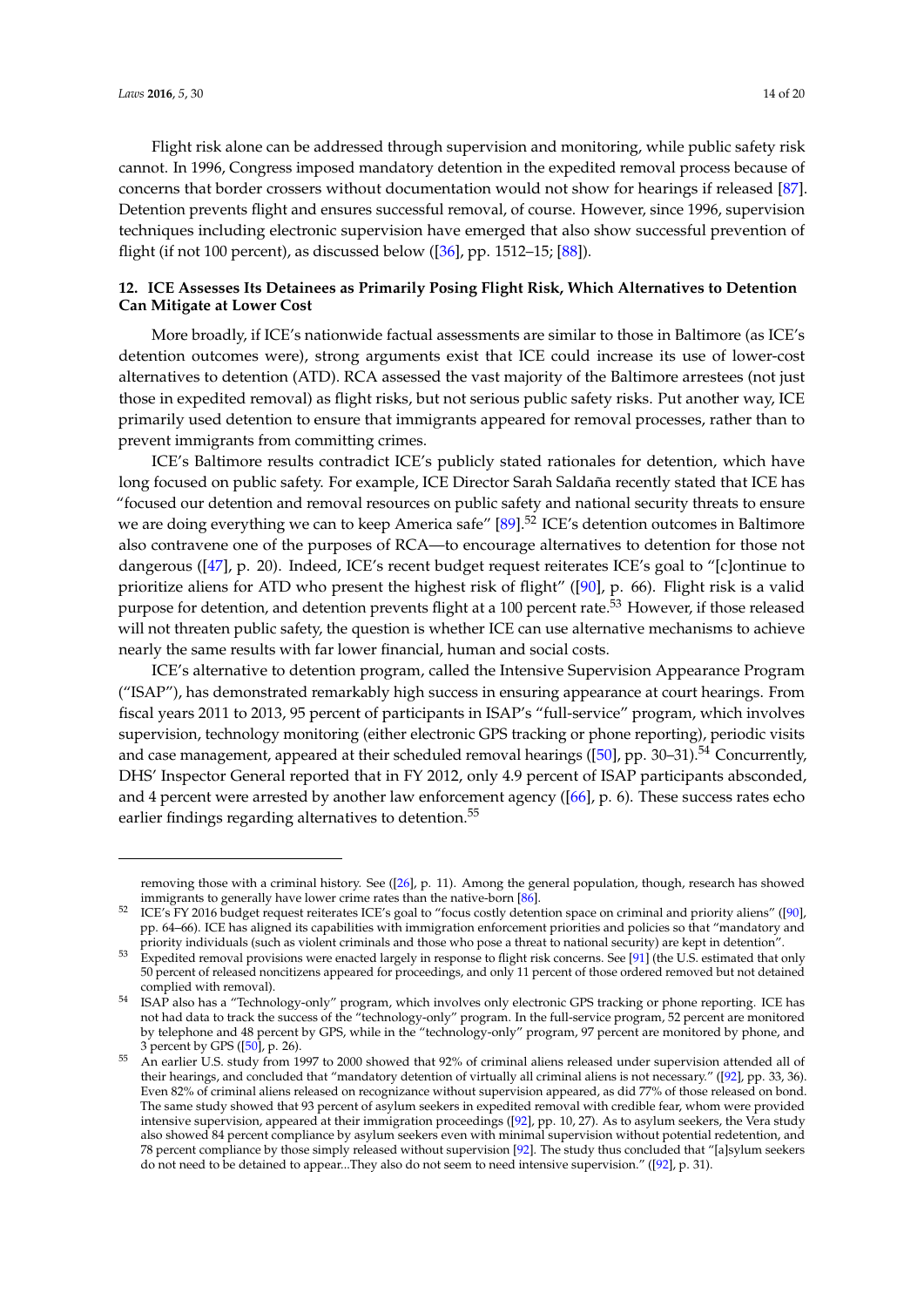The Obama Administration is attempting to increase its use of ATD. ICE requested \$122 million for alternatives in fiscal year 2016—an increase over past years, albeit still much less than its \$2.4 billion request for detention  $[90]$ <sup>56</sup> If alternatives to detention were implemented more broadly—and in conjunction with reductions in detention—there would be significant cost savings  $[55]$ .<sup>57</sup> A U.S. GAO report found the average daily cost of the ISAP program to be \$10.55 per day, compared to the \$159/day estimated cost of detention ([\[50\]](#page-16-19), p. 18). One independent report found that ICE could save \$1.4 billion if it could place every detained noncitizen not convicted of a serious crime into ATD (leaving aside the bed minimum requirement) [\[40](#page-16-9)[,93\]](#page-19-1). Immigrant advocates have also argued that ATDs impose far less social burdens on immigrants and their families ([\[26\]](#page-16-1), p. 46).

#### **13. Conclusions**

Mandatory detention is a form of structural violence. It is an extraordinary deprivation of liberty that provides neither bond nor relief. Such deprivation is reinforced by a system of law that treats noncitizens worse than citizens and provides weak civil law safeguards against immense enforcement power. The violence is made even harsher by ICE's erroneous calls for mandatory detention that go enforced without review. Such harm is generally limited to those without counsel and of color.

RCA provides DHS with the means for tailoring detention to those who score as a high risk to public safety. With the increasing use of alternatives to detention for flight risk, there is no reason to imprison individuals who score a high flight risk. With RCA and ATD, a properly tuned algorithm can help ICE to detain those who score a high risk to public safety, and no one else. In other words, with RCA, there is no need for mandatory detention.

With RCA data, I have been able to examine the consistency of RCA mandatory detention decisions to find the deprivation of liberty process to be surprisingly ad-hoc and arbitrary. Further, RCA sheds light on the actual dangerousness of mandatory detainees. The presumption of dangerousness is unrelated to the actual dangerousness of individuals who are mandatorily detained. First mandatory detainees are no more dangerous, or risky, that any other immigrant in immigration custody. Second, the RCA findings reveal that individuals may sometimes mistakenly be classified as being subject to mandatory detention [\[1\]](#page-15-0).

These findings also reinforce the argument increasingly made in circuit courts as they order bond hearings for those mandatorily detained for long periods of time. In *Rodriguez v Robbins*, the 9th Circuit said the government must bear the brunt of establishing flight risk and dangerousness to protect immigrants from erroneous deprivations of liberty. More recently *Lora v Shanahan* in 2015 in the 2nd Circuit created a bright line rule that requires the government to give individuals a bond hearing before an immigration judge within six months of the start of detention. According to the court, the government must meet the burden of showing "clear and convincing evidence of those individuals are flight risk or dangerous to the community".

Since the RCA shows many individuals in mandatory detention are not risky, perhaps mandatory detention's days are numbered.

RCA is likely to be the tool with which to assess dangerousness for mandatory detainees within six months of detention. I recommend ICE re-examine the RCA algorithm to ensure that individuals in mandatory detention indeed should be there by law. The six-month rule from *Lora* and *Rodrigues*, notwithstanding, it also seems imperative for ICE to reconcile the administration of mandatory detention with actual dangerousness prior to a mandatory bond hearing at six months. A good way to do this would be for Congress to remove mandatory detention from the books and replace it with discretionary detention—based on RCA—for all individuals in ICE custody.

<sup>56</sup> See [\[90\]](#page-18-16) (requesting an increase of \$28 million over the President's budget for FY 2015, to increase the daily population in ATD from 27,219 participants at the end of FY 2014 to 53,000 participants).

<sup>57</sup> See also ([\[52\]](#page-17-1), pp. 1372–74) (similar costs of criminal justice monitoring).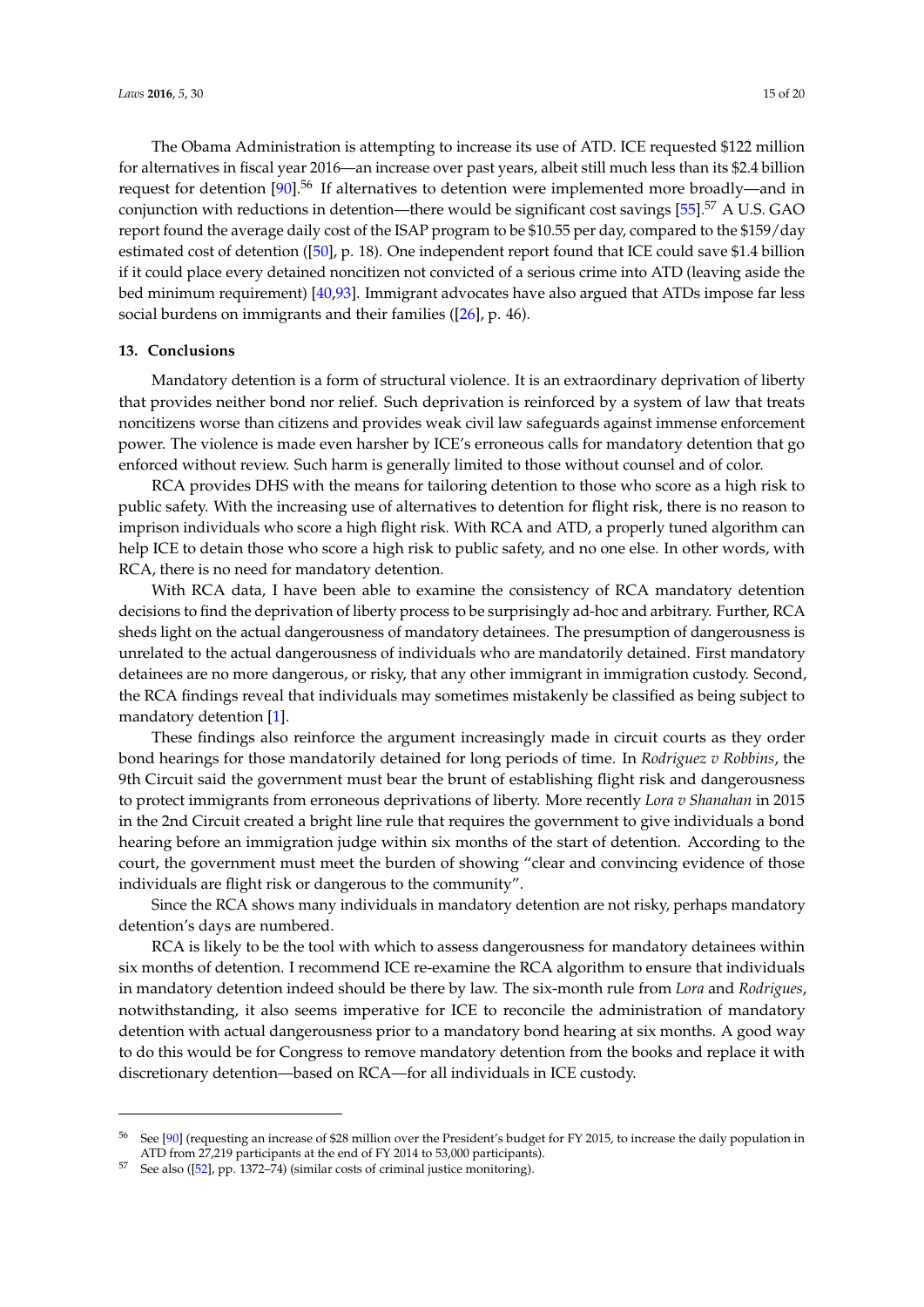With such findings, it is also reasonable to suggest that since ICE is now in possession of technologies that can assure immigrants appear in court and for removal, and can tailor physical detention to individuals who really are dangerous, some courts have begun to claim that mandatory detention is unnecessarily punitive.

**Acknowledgments:** I would like to acknowledge Sirine Shebaya, Maureen Sweeney, Maartje van der Woude, Marjorie Zatz, Lindsay Bramble, and students from my University of Maryland Carey Law School Immigration Law & Policy Seminar. In particular I would like to thank Sara Movahed, Calvin Fischer, Stephane Romano, and Anne McCabe for their research assistance on mandatory detention.

**Conflicts of Interest:** The author declares no conflict of interest.

# **References and Notes**

- <span id="page-15-0"></span>1. Shebaya, Sirine, and Robert Koulish. *Detained without Cause: The Excessive Use of Mandatory Detention against Maryland's Immigrants*. Baltimore: American Civil Liberties Union of Maryland, 2016, forthcoming.
- <span id="page-15-1"></span>2. Omargharib v. Holder. 775 F.3d 192, 200 (4th Cir. 2014).
- <span id="page-15-2"></span>3. Koulish, Robert, and Mark Noferi. *Migration Policy Institute*. Washington: MPI, 2016, forthcoming.
- <span id="page-15-6"></span>4. Farmer, Paul, Philippe Bourgois, Nancy Scheper Hughes, Didier Fassin, Linda Green, H. K. Heggenhougen, Laurence Kirmayer, Loc Wacquant, and Paul Farmer. "An anthropology of structural violence 1." *Current Anthropology* 45 (2004): 305–25. [\[CrossRef\]](http://dx.doi.org/10.1086/382250)
- <span id="page-15-3"></span>5. Galtung, Johan. "Violence, Peace, and Peace Research." *Journal of Peace Research* 6 (1969): 167–91. [\[CrossRef\]](http://dx.doi.org/10.1177/002234336900600301)
- <span id="page-15-4"></span>6. Menjívar, Cecilia, and Leisy Abrego. "Legal Violence: Immigration Law and the Lives of Central American Immigrants." *American Journal of Sociology* 117 (2012): 1380–421. [\[CrossRef\]](http://dx.doi.org/10.1086/663575)
- <span id="page-15-5"></span>7. Barker, Vanessa. "Nordic Vagabonds: The Roma and the Logic of Benevolent Violence in the Sweedish Welfare State." *European Journal of Criminology*, 2016, forcoming.
- <span id="page-15-11"></span>8. Matter of Joseph, 22 I&N Dec 799 (BIA1999).
- <span id="page-15-7"></span>9. Stumpf, Juliet P. "The crimmigration crisis: Immigrants, crime, and sovereign power." *American University Law Review* 56 (2006): 367–419.
- 10. Legomsky, Stephen H. "The New Path of Immigration Law: Asymmetric Incorporation of Criminal Justice Norms." *Washington and Lee Law Review* 64 (2007): 469–528.
- 11. Chacón, Jennifer M. "Overcriminalizing immigration." *The Journal of Criminal Law and Criminology* 102 (2012): 613–52.
- <span id="page-15-8"></span>12. Eagly, Ingrid V. "Prosecuting immigration." *Northwestern University Law Review* 104 (2010): 10–30.
- <span id="page-15-12"></span>13. Koulish, Robert. "Sovereign Bias, Crimmigration, and Risk." In *Immigration Detention, Risk and Human Rights*. New York: Springer International Publishing, 2016, pp. 1–12.
- <span id="page-15-9"></span>14. Koulish, Robert. *Immigration and American Democracy: Subverting the Rule of Law*. New York: Routledge Publishing, 2010.
- <span id="page-15-10"></span>15. OneAmerica. "What is ICE and ICE ACCESS?" Available online: [https://www.weareoneamerica.org/ice](https://www.weareoneamerica.org/ice-access-programs-fact-sheet)[access-programs-fact-sheet](https://www.weareoneamerica.org/ice-access-programs-fact-sheet) (accessed on 1 March 2016).
- <span id="page-15-13"></span>16. Wong Wing v United States (1896).
- <span id="page-15-14"></span>17. Demore v. Kim.
- <span id="page-15-15"></span>18. Zadvydas v. Davis, 533 U.S. 678, 690 (2001).
- <span id="page-15-16"></span>19. Kanstroom, Daniel. "The Right to Deportation Counsel in Padilla v. Kentucky: The Challenging Construction of the Fifth-and-A-Half Amendment." *UCLA Law Review* 58 (2011): 1461–514.
- <span id="page-15-19"></span>20. U.S.C. § 1231.
- <span id="page-15-20"></span>21. 8 C.F.R. § 241.
- <span id="page-15-17"></span>22. 8 U.S.C. § 1226(c).
- <span id="page-15-18"></span>23. Illegal Immigration Reform and Immigrant Responsibility Act of 1996 (IIRIRA), P.L. 104–208 (1996).
- <span id="page-15-21"></span>24. 8 C.F.R. § 236.1(d)(3).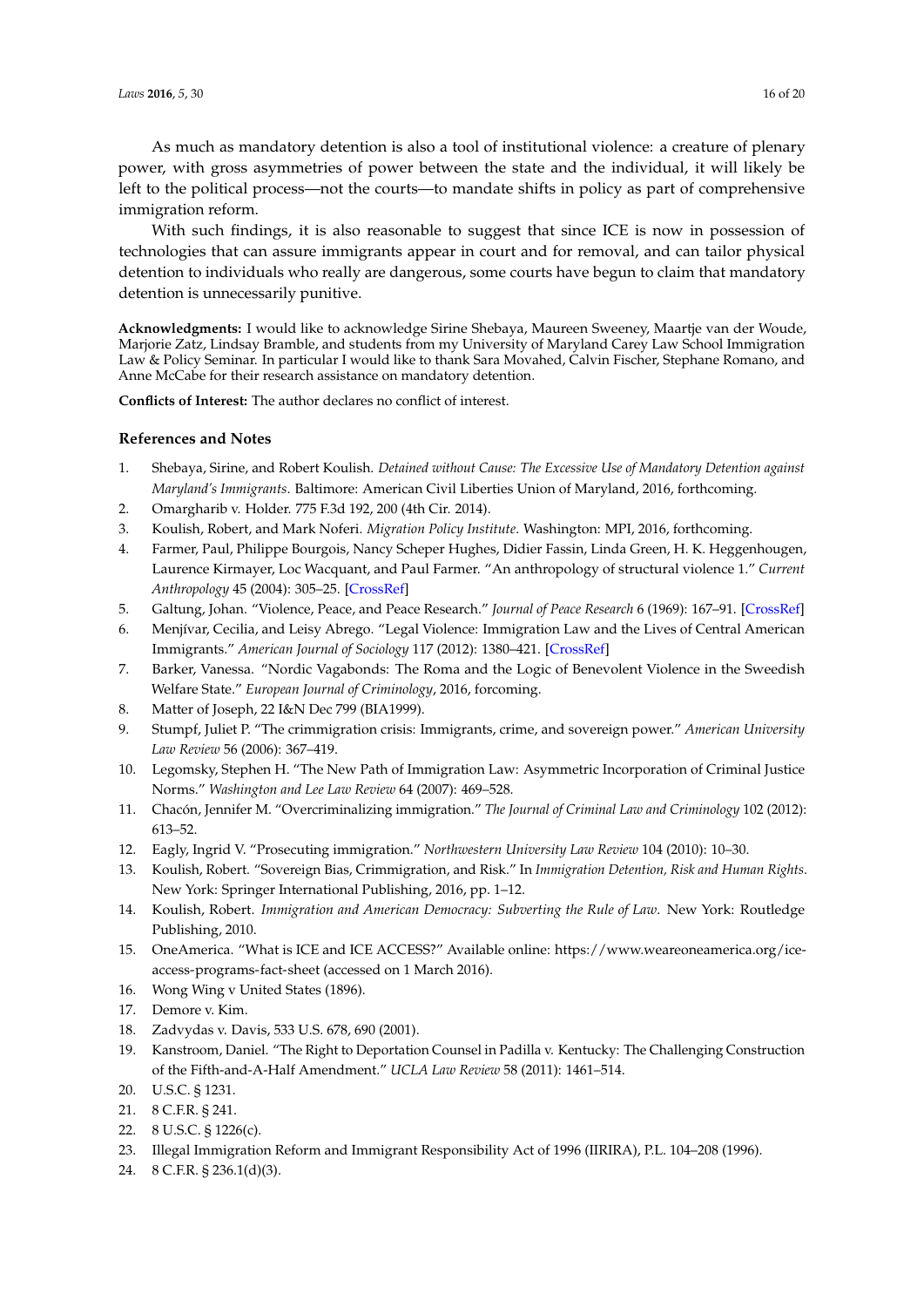- <span id="page-16-0"></span>25. See Noferi, Mark. "Cascading Constitutional Deprivation: The Right to Appointed Counsel for Mandatorily Detained Immigrants Pending Removal Proceedings." *Michigan Journal of Race & Law* 18 (2012): 84–85.
- <span id="page-16-1"></span>26. Rosenblum, Marc R., and Kristen McCabe. "Deportation and discretion: Reviewing the record and options for change." October 2014. Available online: [www.ww.w.migrationinformation.net/sites/default/files/](www.ww.w.migrationinformation.net/sites/default/files/publications/Deportation-Discretion-Report.pdf) [publications/Deportation-Discretion-Report.pdf](www.ww.w.migrationinformation.net/sites/default/files/publications/Deportation-Discretion-Report.pdf) (accessed on 1 March 2016).
- <span id="page-16-15"></span>27. Descamps v. United States, 133 S.Ct. 2276 (2013).
- 28. Moncrieffe v. Holder, 133 S.Ct. 1678 (2013).
- 29. Omargharib v. Holder, 755 F.3d 92 (4th Cir. 2014).
- 30. Prudencio v. Holder, 669 F.3d 472 (4th Cir. 2012).
- <span id="page-16-16"></span>31. Matter of Chairez, 26 I&N Dec. 349 (BIA 2014).
- <span id="page-16-2"></span>32. Add cases.
- <span id="page-16-3"></span>33. Amicus brief No. 01-1491 for T. Alexander Aleinikoff, David A. Martin, Doris Meissner, and Paul W. Virtue as Amici Curiae in Support of Respondent, in Demore v Kim, at 9.
- <span id="page-16-4"></span>34. Kalhan, Anil, and Geoffrey Hereen. "Pulling Teeth: The State of Mandatory Detention." *Harvard Civil Rights Civil Liberties Law Review* 45 (2010): 601–34.
- <span id="page-16-5"></span>35. Noferi, Mark. "Mandatory Detention for U.S. Crimes: The U.S. Noncitizen Presumption of Dangerousness." Available online: [http://papers.ssrn.com/sol3/papers.cfm?abstract\\_id=2370062](http://papers.ssrn.com/sol3/papers.cfm?abstract_id=2370062) (accessed on 9 February 2016).
- <span id="page-16-6"></span>36. Kreimer, Frances M. "Dangerousness on the loose: Constitutional limits to immigration detention as domestic crime control." *New York University Law Review* 87 (2012): 1485–522.
- <span id="page-16-7"></span>37. Schriro, Dora. "Improving Conditions of Confinement for Criminal Inmates and Immigrant Detainees." *American Criminal Law Review* 47 (2010): 1441–51.
- <span id="page-16-20"></span>38. Kalhan, Anil. "Rethinking immigration detention." *Columbia Law Review Sidebar* 110 (2010): 42–58.
- <span id="page-16-8"></span>39. Bosworth, Mary. "Women's Immigration Detention in Greece: Gender, Control and Capacity." In *Immigration Detention, Risk and Human Rights*. Edited by Maria Goao Guia, Robert Koulish and Valsamis Mitsilegas. New York: Springer, 2016.
- <span id="page-16-9"></span>40. National Immigration Forum. "Detention Costs Still Don't Add Up to Good Policy." 24 September 2014. Available online: <http://immigrationforum.org/blog/detention-costs-still-dont-add-up-to-good-policy/> (accessed on 15 December 2015).
- <span id="page-16-10"></span>41. Hernández, César Cuauhtémoc García. "Immigration detention as punishment." *UCLA Law Review* 61 (2014): 1346–414.
- <span id="page-16-11"></span>42. Kalhan, Anil. "Immigration Surveillance." *Maryland Law Review* 74 (2014): 1–86.
- <span id="page-16-12"></span>43. Noferi, Mark L., and Robert Koulish. "The Immigration Detention Risk Assessment." *Georgetown Immigration Law Journal* 29 (2014): 45–94.
- <span id="page-16-13"></span>44. Miller, Teresa A. "Lessons Learned, Lessons Lost: Immigration Enforcement's Failed Experiment with Penal Severity." *Fordham Urban Law Journal* 38 (2011): 217–46.
- <span id="page-16-14"></span>45. Kanstroom, Daniel. "'Passed Beyond Our Aid': US Deportation, Integrity, and the Rule of Law." *Fletcher Forum of World Affairs* 35 (2011): 95–107.
- <span id="page-16-17"></span>46. Simanski, John F. "Immigration Enforcement Actions: 2013. Annual Report, U.S. Department of Homeland Security." September 2014. Available online: [http://www.dhs.gov/sites/default/files/publications/ois\\_](http://www.dhs.gov/sites/default/files/publications/ois_enforcement_ar_2013.pdf) [enforcement\\_ar\\_2013.pdf](http://www.dhs.gov/sites/default/files/publications/ois_enforcement_ar_2013.pdf) (accessed on 1 March 2016).
- <span id="page-16-18"></span>47. Schriro, Dora. "Immigration Detention Overview and Recommendations (hereinafter Schriro Report)." 6 October 2009. Available online: [http://www.ice.gov/doclib/about/offices/odpp/pdf/ice-detention-rpt.](http://www.ice.gov/doclib/about/offices/odpp/pdf/ice-detention-rpt.pdf) [pdf](http://www.ice.gov/doclib/about/offices/odpp/pdf/ice-detention-rpt.pdf) (accessed on 1 March 2016).
- <span id="page-16-21"></span>48. Dagan, David, and Steven M. Teles. "Locked in? Conservative reform and the future of mass incarceration." *The ANNALS of the American Academy of Political and Social Science* 651 (2014): 266–76. [\[CrossRef\]](http://dx.doi.org/10.1177/0002716213502935)
- <span id="page-16-22"></span>49. Gingrich, Newt, and Pat Nolan. "An Opening for Bipartisanship on Prison Reform." *Wall Street Journal*, 14 July 2014. Available online: [http://online.wsj.com/articles/newt-gingrich-and-pat-nolan-an-opening](http://online.wsj.com/articles/newt-gingrich-and-pat-nolan-an-opening-for-bipartisanship-on-prison-reform-1405380090)[for-bipartisanship-on-prison-reform-1405380090](http://online.wsj.com/articles/newt-gingrich-and-pat-nolan-an-opening-for-bipartisanship-on-prison-reform-1405380090) (accessed on 1 March 2016).
- <span id="page-16-19"></span>50. U.S. Government Accountability Office. "Alternatives to Detention: Improved Data Collection and Analyses Needed to Better Assess Program Effectiveness. GAO-15-26." 13 November 2014. Available online: [http:](http://www.gao.gov/products/GAO-15-26) [//www.gao.gov/products/GAO-15-26](http://www.gao.gov/products/GAO-15-26) (accessed on 1 March 2016). Hereinafter, U.S. GAO, Alternatives to Detention.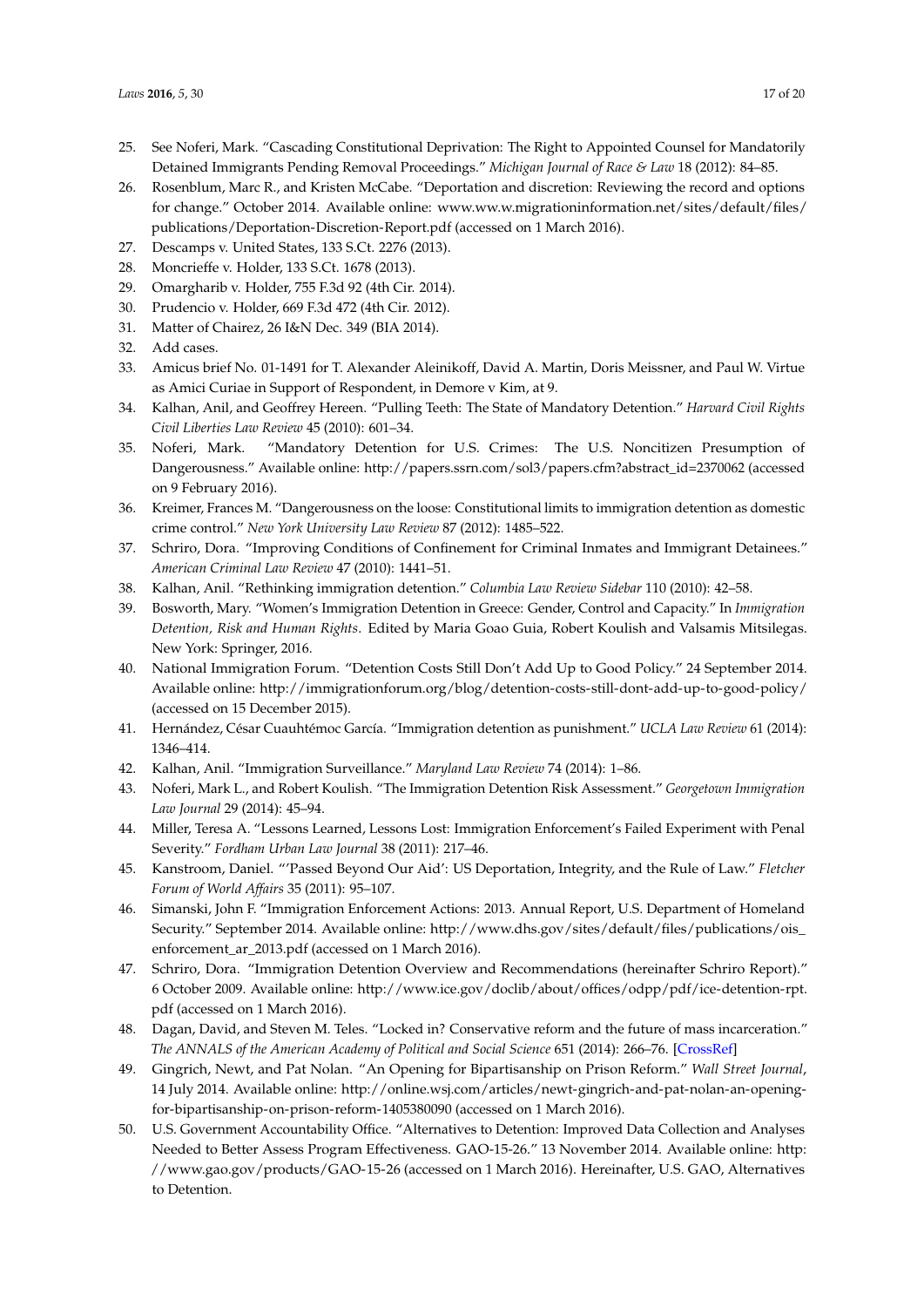- <span id="page-17-0"></span>51. Baradaran, Shima. "Restoring the presumption of innocence." *Ohio State Law Journal* 72 (2011): 723–76.
- <span id="page-17-1"></span>52. Wiseman, Samuel. "Pretrial Detention and the Right to be Monitored." *Yale Law Journal* 123 (2014): 1344–403.
- <span id="page-17-2"></span>53. Baughman, Shima Baradaran, and Frank McIntyre. "Predicting Violence." *Texas Law Review* 90 (2012): 497–570.
- <span id="page-17-3"></span>54. Rodriguez v. Robbins, 715 F.3d 1127, 1132 (9th Cir. 2013).
- <span id="page-17-9"></span>55. Meissner, Doris, Donald M. Kerwin, Muzaffar Chishti, and Claire Bergeron. *Immigration Enforcement in the United States: The Rise of a Formidable Machinery* (hereinafter MPI, Formidable Machinery). Washington: Migration Policy Institute, 2013, p. 128, n. 669. Available online: [http://www.migrationpolicy.org/pubs/](http://www.migrationpolicy.org/pubs/enforcementpillars.pdf) [enforcementpillars.pdf](http://www.migrationpolicy.org/pubs/enforcementpillars.pdf) (accessed on 12 February 2016).
- <span id="page-17-4"></span>56. American Immigration Lawyers Association. "Memorandum to David Martin, Office of General Counsel, US Department of Homeland Security: The Use of Electronic Monitoring and Other Alternatives to Institutional Detention on Individuals Classified under INA § 236(c)." 6 August 2010. Available online: [https://www.](https://www.ciaonet.org/attachments/24335/uploads=94) [ciaonet.org/attachments/24335/uploads=94](https://www.ciaonet.org/attachments/24335/uploads=94) (accessed on 12 February 2016).
- <span id="page-17-5"></span>57. Blumenthal, Richard. "Sen. Blumenthal (D-CT) Letter to DHS on Detention." 24 March 2014. Available online: [http://www.aila.org/advo-media/whats-happening-in-congress/congressional-updates/sen](http://www.aila.org/advo-media/whats-happening-in-congress/congressional-updates/sen-blumenthal-letter-to-dhs-on-detention)[blumenthal-letter-to-dhs-on-detention](http://www.aila.org/advo-media/whats-happening-in-congress/congressional-updates/sen-blumenthal-letter-to-dhs-on-detention) (accessed on 9 March 2016).
- <span id="page-17-6"></span>58. Matter of Rojas, 23 I&N Dec. 117 (BIA 2001).
- <span id="page-17-7"></span>59. Savaresse, Gerard. "When Is When?: 8 U.S.C. § 1226(C) and the Requirements of Mandatory Detention." *Fordham Law Review* 82 (2013): 285–329. [\[CrossRef\]](http://dx.doi.org/10.2139/ssrn.2324988)
- <span id="page-17-8"></span>60. "Khouri v. Asher, No. 13-cv-1367 (W.D.Wa.) (putative class action challenging interpretation that 8 U.S.C. § 1226(c) requires detention for those convicted and released years ago)." Available online: [https:](https://www.aclu.org/files/assets/khouri_v_asher_complaint.pdf) [//www.aclu.org/files/assets/khouri\\_v\\_asher\\_complaint.pdf](https://www.aclu.org/files/assets/khouri_v_asher_complaint.pdf) (accessed on 29 June 2016).
- <span id="page-17-10"></span>61. "Reid v. Donelan, No. 13-cv-30125 (D. Mass. May 27, 2014)." Available online: [https:](https://www.law.yale.edu/studying-law-yale/clinical-and-experiential-learning/our-clinics/worker-and-immigrant-rights-advocacy-clinic/reid-v-donelanin-re-reid) [//www.law.yale.edu/studying-law-yale/clinical-and-experiential-learning/our-clinics/worker](https://www.law.yale.edu/studying-law-yale/clinical-and-experiential-learning/our-clinics/worker-and-immigrant-rights-advocacy-clinic/reid-v-donelanin-re-reid)[and-immigrant-rights-advocacy-clinic/reid-v-donelanin-re-reid](https://www.law.yale.edu/studying-law-yale/clinical-and-experiential-learning/our-clinics/worker-and-immigrant-rights-advocacy-clinic/reid-v-donelanin-re-reid) (accessed on 2 March 2016).
- <span id="page-17-11"></span>62. Bernstein, Nina. "U.S. to Reform Policy on Detention for Immigrants." *New York Times*, 5 August 2009, A1. Available online: <http://www.nytimes.com/2009/08/06/us/politics/06detain.html> (accessed on 1 March 2016).
- <span id="page-17-18"></span>63. See ([\[55\]](#page-17-9), p. 129, n. 680), citing Landy, Kevin. "Written testimony of U.S. Immigration and Customs Enforcement Office of Detention Policy and Planning Assistant Director Kevin Landy for a House Committee on the Judiciary, Subcommittee on Immigration Policy and Enforcement hearing on Performance-Based National Detention Standards (PBNDS) 2011." 27 March 2012. Available online: [http://www.dhs.gov/](http://www.dhs.gov/news/2012/03/27/written-testimony-us-immigration-and-customs-enforcement-house-judiciary) [news/2012/03/27/written-testimony-us-immigration-and-customs-enforcement-house-judiciary](http://www.dhs.gov/news/2012/03/27/written-testimony-us-immigration-and-customs-enforcement-house-judiciary) (accessed on 15 December 2015). Khouri v. Asher, No. 13-cv-1367 (W.D.Wa.).
- <span id="page-17-12"></span>64. ICE. "Detention Reform Accomplishments." Available online: [http://www.ice.gov/detention-reform/](http://www.ice.gov/detention-reform/detention-reform.htm) [detention-reform.htm](http://www.ice.gov/detention-reform/detention-reform.htm) (accessed on 1 March 2016).
- <span id="page-17-13"></span>65. DHS PIA.
- <span id="page-17-14"></span>66. U.S. DHS, OIG-15-22.
- <span id="page-17-15"></span>67. DHS. *Immigration Enforcement Actions: 2012*. Washington: DHS, 2012. Available online: [http://www.dhs.](http://www.dhs.gov/sites/default/files/publications/ois_enforcement_ar_2012_1.pdf) [gov/sites/default/files/publications/ois\\_enforcement\\_ar\\_2012\\_1.pdf](http://www.dhs.gov/sites/default/files/publications/ois_enforcement_ar_2012_1.pdf) (accessed on 1 March 2016).
- <span id="page-17-19"></span>68. U.S. ICE. "Helpful Hints when Starting an RCA for Detain/Release Decision." 3 December 2012. Available online: [http://www.americanimmigrationcouncil.org/sites/default/files/docs/lac/RCA%20Materials%](http://www.americanimmigrationcouncil.org/sites/default/files/docs/lac/RCA%20Materials%20/RCA%20FOIA%20Docs.pdf) [20/RCA%20FOIA%20Docs.pdf](http://www.americanimmigrationcouncil.org/sites/default/files/docs/lac/RCA%20Materials%20/RCA%20FOIA%20Docs.pdf) (accessed on 2 March 2016).
- <span id="page-17-16"></span>69. U.S. Immigration and Customs Enforcement. "RCA Quick Reference Guide 1.0." Available online: [http://www.americanimmigrationcouncil.org/sites/default/files/docs/lac/RCA%20Materials%20/](http://www.americanimmigrationcouncil.org/sites/default/files/docs/lac/RCA%20Materials%20/ICE%20RCA%20Materials%20-%20RCA%20Quick%20Reference%20Guide%201.0,%20May%202012.pdf) [ICE%20RCA%20Materials%20-%20RCA%20Quick%20Reference%20Guide%201.0,%20May%202012.pdf](http://www.americanimmigrationcouncil.org/sites/default/files/docs/lac/RCA%20Materials%20/ICE%20RCA%20Materials%20-%20RCA%20Quick%20Reference%20Guide%201.0,%20May%202012.pdf) (accessed on 2 March 2016).
- <span id="page-17-17"></span>70. U.S. Immigration and Customs Enforcement. "ICE Enforcement and Removal Operations Report, Fiscal Year 2014." 19 December 2014. Available online: [https://www.ice.gov/doclib/about/offices/ero/pdf/2014](https://www.ice.gov/doclib/about/offices/ero/pdf/2014-ice-immigration-removals.pdf) [ice-immigration-removals.pdf](https://www.ice.gov/doclib/about/offices/ero/pdf/2014-ice-immigration-removals.pdf) (accessed on 1 March 2016).
- <span id="page-17-20"></span>71. Padilla v. Kentucky, 130 S. Ct. 1473 (2010).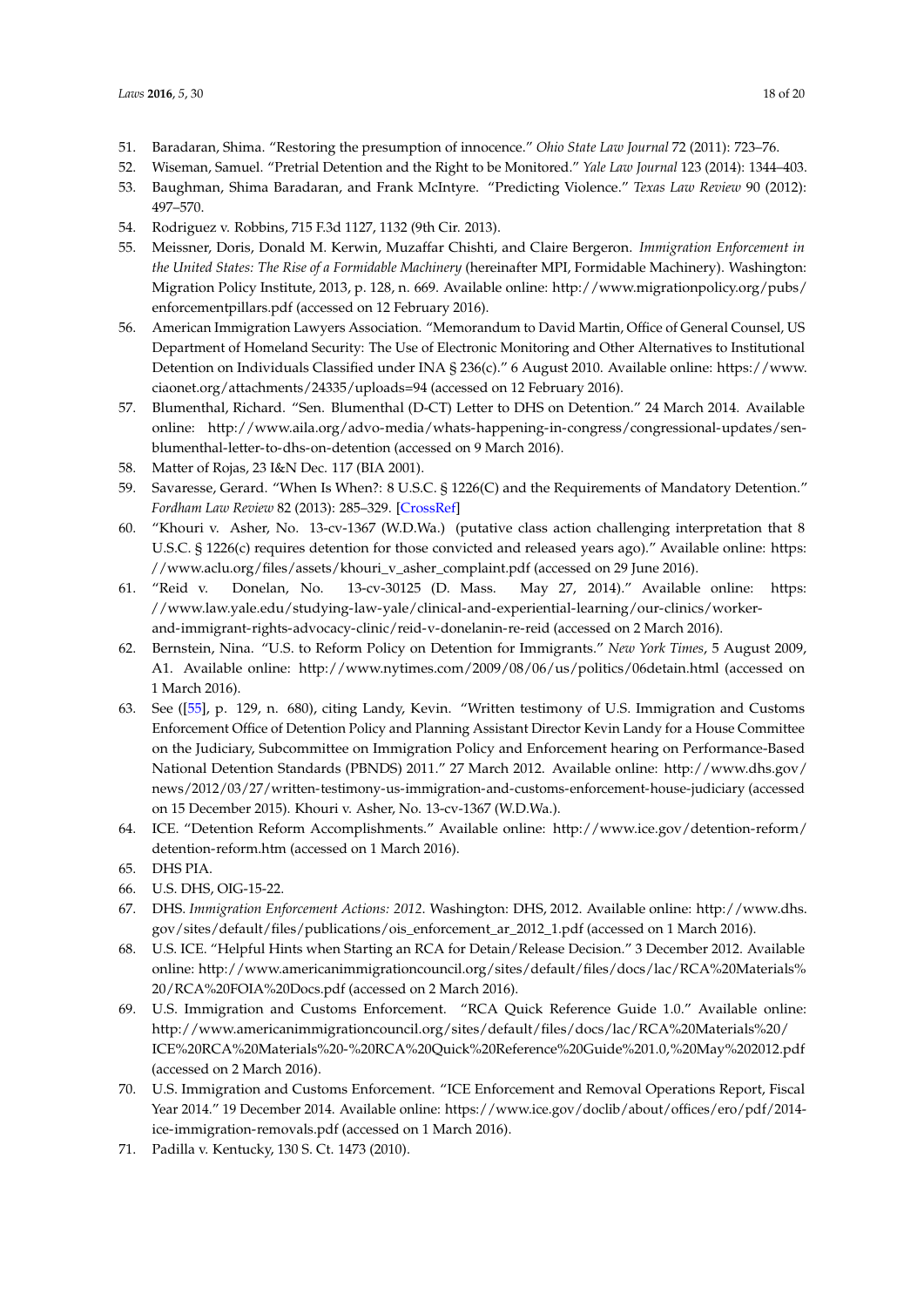- <span id="page-18-0"></span>72. Van Nostrand, Marie, and Christopher Lowenkamp. "Assessing Pretrial Risk without a Defendant Interview." November 2013. Available online: [http://www.arnoldfoundation.org/sites/default/files/pdf/LJAF\\_](http://www.arnoldfoundation.org/sites/default/files/pdf/LJAF_Report_no-interview_FNL.pdf) [Report\\_no-interview\\_FNL.pdf](http://www.arnoldfoundation.org/sites/default/files/pdf/LJAF_Report_no-interview_FNL.pdf) (accessed on 15 December 2015).
- <span id="page-18-1"></span>73. Bechtel, Kristin, Christopher T. Lowenkamp, and Alex Holsinger. "Identifying the predictors of pretrial failure: A meta-analysis." *Federal Probation* 75 (2011): 78–87.
- <span id="page-18-2"></span>74. Morton, John. "Civil Immigration Enforcement: Priorities for Apprehension, Detention, and Removal of Aliens (March 2011 Morton Memo)." 2 March 2011. Available online: [https://www.ice.gov/doclib/news/](https://www.ice.gov/doclib/news/releases/2011/110302washingtondc.pdf) [releases/2011/110302washingtondc.pdf](https://www.ice.gov/doclib/news/releases/2011/110302washingtondc.pdf) (accessed on 29 June 2016).
- <span id="page-18-3"></span>75. United States v. Royal, 731 F.3d 333, 340 (4th Cir. 2013).
- <span id="page-18-4"></span>76. U.S. v. Amaya-Portillo, 423 F.3d 427 (4th Cir. 2005).
- <span id="page-18-5"></span>77. U.S. Immigration and Customs Enforcement. "Department of Homeland Security Appropriations Act, 2015, H.R. 240, P.L. 114–4." 4 March 2015. Available online: [https://www.congress.gov/bill/114th-congress/](https://www.congress.gov/bill/114th-congress/house-bill/240/text) [house-bill/240/text](https://www.congress.gov/bill/114th-congress/house-bill/240/text) (accessed on 1 March 2016).
- <span id="page-18-6"></span>78. *See* Johnson, Jeh Charles. "Policies for the Apprehension, Detention and Removal of Undocumented Immigrants." 20 November 2014. Available online: [https://www.dhs.gov/sites/default/files/publications/](https://www.dhs.gov/sites/default/files/publications/14_1120_memo_prosecutorial_discretion.pdf) [14\\_1120\\_memo\\_prosecutorial\\_discretion.pdf](https://www.dhs.gov/sites/default/files/publications/14_1120_memo_prosecutorial_discretion.pdf) (accessed on 15 December 2015).
- 79. Hutchinson, Asa. "ICE, Memorandum from Asa Hutchinson, Under Secretary for Border and Transportation Security, to Robert C. Bonner, Commissioner, U.S. Customs & Border Protection." 18 October 2004. Available online: [http://www.ice.gov/doclib/foia/dro\\_policy\\_memos/detention\\_prioritization\\_and\\_](http://www.ice.gov/doclib/foia/dro_policy_memos/detention_prioritization_and_notice_to_appear_documentary_requirements-oct2004.pdf) [notice\\_to\\_appear\\_documentary\\_requirements-oct2004.pdf](http://www.ice.gov/doclib/foia/dro_policy_memos/detention_prioritization_and_notice_to_appear_documentary_requirements-oct2004.pdf) (accessed on 15 December 2015).
- <span id="page-18-7"></span>80. American Immigration Council. "Two Systems of Justice." March 2013. Available online: [http://www.immigrationpolicy.org/sites/default/files/docs/aic\\_twosystemsofjustice.pdf](http://www.immigrationpolicy.org/sites/default/files/docs/aic_twosystemsofjustice.pdf) (accessed on 15 December 2015).
- <span id="page-18-8"></span>81. Expert Report of Professor Susan B. Long, *Rodriguez v. Hayes*, No. 07-3239, 2013 WL 5229795 (C.D. Cal.) (March 2013).
- <span id="page-18-9"></span>82. Seipp, Gerald, and Sophie Feal. "The Mandatory Detention Dilemma: The Role of the Federal Courts in Tempering the Scope of INA §236(c)." 10-07 *Immigration Briefings* (2010) 1, 5–6 & nn. 45–46.
- <span id="page-18-10"></span>83. U.S. Department of Justice. *FY 2014 Statistics Yearbook*. Falls Church: Executive Office for Immigration Review, 2015, p. B2. Available online: <http://www.justice.gov/eoir/statspub/fy14syb.pdf> (accessed on 1 March 2016).
- <span id="page-18-11"></span>84. *Diop v. ICE/Homeland Security*, 656 F.3d 221 (3d Cir. 2011).
- <span id="page-18-12"></span>85. Noferi, Mark. "Immigration Detention: Behind the Record Numbers." *Center for Migration Studies*, 13 February 2014. Available online: <http://cmsny.org/immigration-detention-behind-the-record-numbers/> (accessed on 15 December 2015).
- <span id="page-18-17"></span>86. Immigration Policy Center. "Immigrants and Crime: Are They Connected?" October 2008. Available online: [http://www.immigrationpolicy.org/sites/default/files/docs/Crime%20Fact%20Check%2012-12-](http://www.immigrationpolicy.org/sites/default/files/docs/Crime%20Fact%20Check%2012-12-07.pdf) [07.pdf](http://www.immigrationpolicy.org/sites/default/files/docs/Crime%20Fact%20Check%2012-12-07.pdf) (accessed on 15 March 2015).
- <span id="page-18-13"></span>87. Martin, David A. "Two Cheers for Expedited Removal in the New Immigration Laws." *Virginia Journal of International Law* 40 (2000): 675–82.
- <span id="page-18-14"></span>88. Turkewitz, Julie. "Immigrant Mothers Released From Holding Centers, but With Ankle Monitors." *New York Times*, 29 July 2014. Available online: [http://www.nytimes.com/2014/07/30/nyregion/immigrant](http://www.nytimes.com/2014/07/30/nyregion/immigrant-mothers-released-from-holding-centers-but-with-ankle-monitors.html)[mothers-released-from-holding-centers-but-with-ankle-monitors.html](http://www.nytimes.com/2014/07/30/nyregion/immigrant-mothers-released-from-holding-centers-but-with-ankle-monitors.html) (accessed on 1 March 2016).
- <span id="page-18-15"></span>89. U.S. Immigration and Customs Enforcement. "ICE announces enhanced oversight and release procedures for custody determinations involving detainees with criminal convictions." 18 March 2015. Available online: [http://www.ice.gov/news/releases/ice-announces-enhanced-oversight-and-release-procedures](http://www.ice.gov/news/releases/ice-announces-enhanced-oversight-and-release-procedures-custody-determinations)[custody-determinations](http://www.ice.gov/news/releases/ice-announces-enhanced-oversight-and-release-procedures-custody-determinations) (accessed on 15 December 2015).
- <span id="page-18-16"></span>90. Department of Homeland Security. "U.S. Immigration and Customs Enforcement Salaries and Expenses." 2015. Available online: [https://www.dhs.gov/sites/default/files/publications/DHS\\_FY2016\\_](https://www.dhs.gov/sites/default/files/publications/DHS_FY2016_Congressional_Budget_Justification.pdf) [Congressional\\_Budget\\_Justification.pdf](https://www.dhs.gov/sites/default/files/publications/DHS_FY2016_Congressional_Budget_Justification.pdf) (accessed on 1 March 2016).
- <span id="page-18-18"></span>91. U.S. Department of Justice, Office of the Inspector General. "Inspection Report, Immigration and Naturalization Service Deportation of Aliens After Final Orders Have Been Issued." Report Number 1-26-03 (1996). Available online: <https://oig.justice.gov/reports/INS/e9603/> (accessed on 1 March 2016).